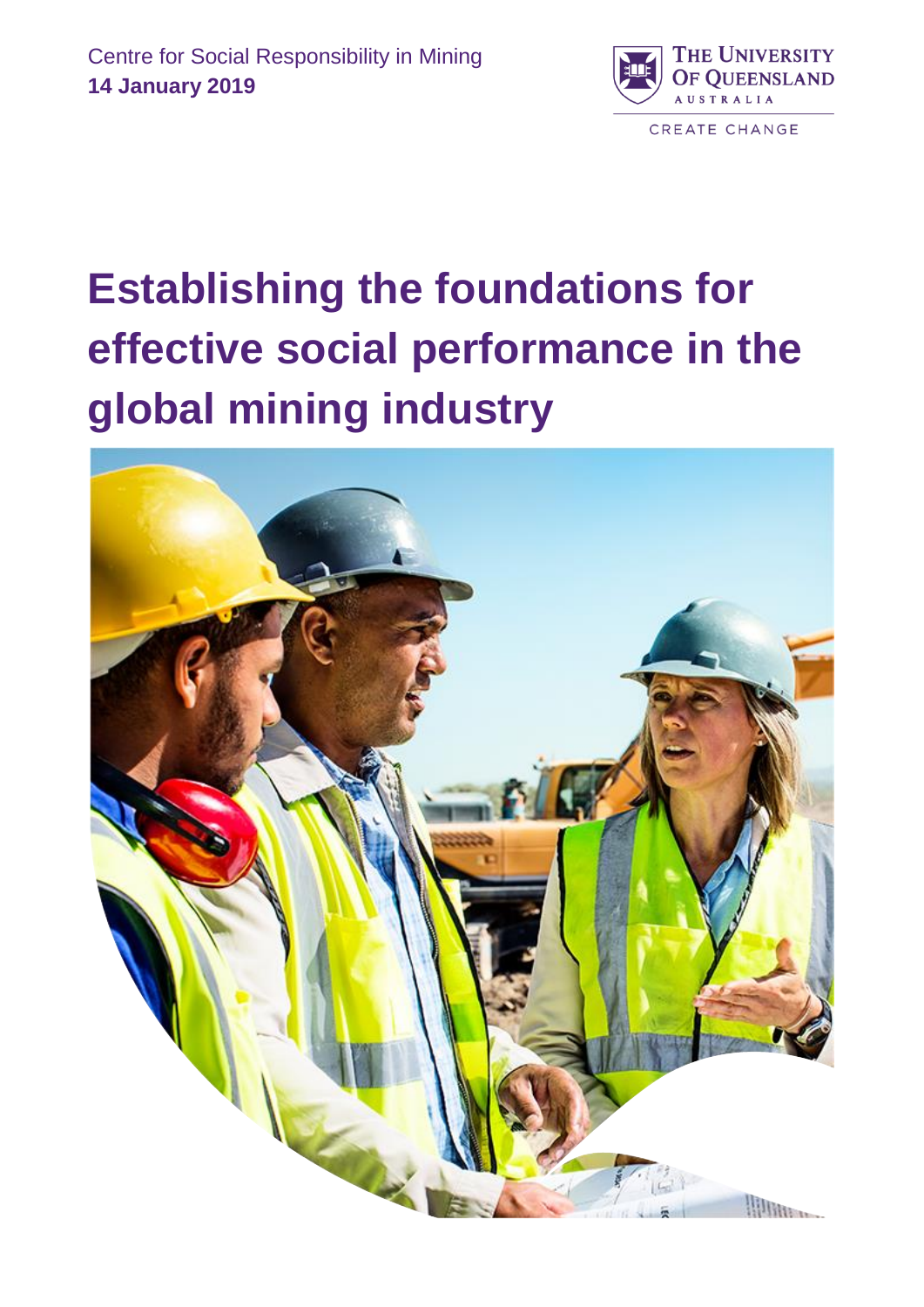### Authors

Professor Deanna Kemp, Director Professor John Owen, Professorial Research Fellow

Centre for Social Responsibility in Mining (CSRM) Sustainable Minerals Institute (SMI) The University of Queensland, Australia

### Acknowledgements

This publication was supported by UQ strategic funds, provided to CSRM under the SMI's "Complex Ore Bodies" cross-cutting program. We acknowledge the feedback received from the SMI and CSRM colleagues, with particular thanks to Professor Anna Littleboy and Professor Rick Valenta. We are also grateful for comments provided by Adjunct Professor Chris Anderson, Industry Fellow Ramanie Kunanayagam, and for the editorial work of Strategic Adviser to the SMI, Susan Johnston.

### **Citation**

Kemp, D. and J.R. Owen (2019). Establishing the foundations for effective social performance in the global mining industry. Centre for Social Responsibility in Mining, Sustainable Minerals Institute, The University of Queensland: Brisbane.

### Companion piece

This paper can be read in conjunction with, Social performance gaps in the global mining industry: A position paper for executives. Centre for Social Responsibility in Mining, Sustainable Minerals Institute, The University of Queensland: Brisbane.

Available: [https://www.csrm.uq.edu.au/publications/social-performance-gaps-in-the-global-mining](https://www.csrm.uq.edu.au/publications/social-performance-gaps-in-the-global-mining-industry-a-position-paper-for-executives)[industry-a-position-paper-for-executives](https://www.csrm.uq.edu.au/publications/social-performance-gaps-in-the-global-mining-industry-a-position-paper-for-executives)

## **Definition**

Communities and social performance work in the global mining industry is defined by a company's interactions, activities, behaviours and outcomes with respect to local communities. Social performance is supported by systems, data and capabilities that align with international standards and locally-negotiated agreements and commitments, with the dual objective of avoiding harm to people, and of ensuring a stable operating environment within which communities and companies can prosper.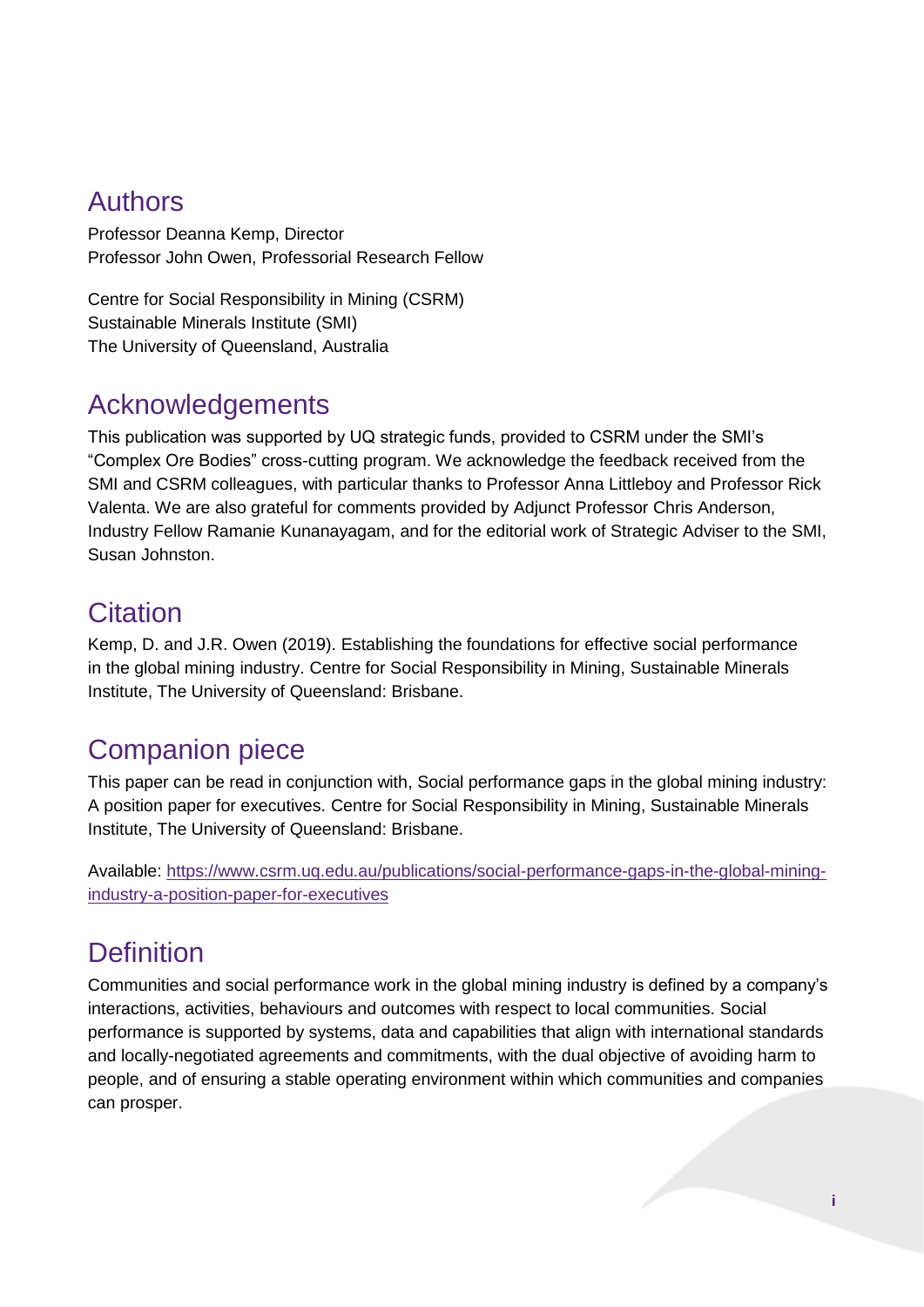

### The University of Queensland

Ranked in the world's top 50<sup>1</sup>, The University of Queensland (UQ) is one of Australia's leading research and teaching institutions. UQ strives for excellence through the creation, preservation, transfer and application of knowledge. For more than a century, we have educated and worked with outstanding people to deliver knowledge leadership for a better world.

### Sustainable Minerals Institute

-

The Sustainable Minerals Institute (SMI) is a world-leading research institute <sup>2</sup> committed to developing knowledge-based solutions to the sustainability challenges of the global resource industry, and to training the next generation of industry and community leaders. The Institute is transdisciplinary, and our work is impartial and rigorous. Our research integrates the expertise of production, environmental and social science specialists to deliver responsible resource development.

### Centre for Social Responsibility in Mining

The Centre for Social Responsibility in Mining (CSRM) focuses on the social, cultural, economic and political challenges that occur when change is brought about by mineral resource extraction. The Centre contributes to industry change through independent research, teaching and by convening and participating in multi-stakeholder dialogue processes. Our team consists of geographers, anthropologists, sociologists, political scientists, economists, development and natural resource specialists.

<sup>1</sup> QS World University Rankings and Performance Ranking of Scientific Papers for World Universities, 2018. <sup>2</sup> The University of Queensland ranks first in the world for mining and mineral engineering, 2018 Shanghai Rankings by subject.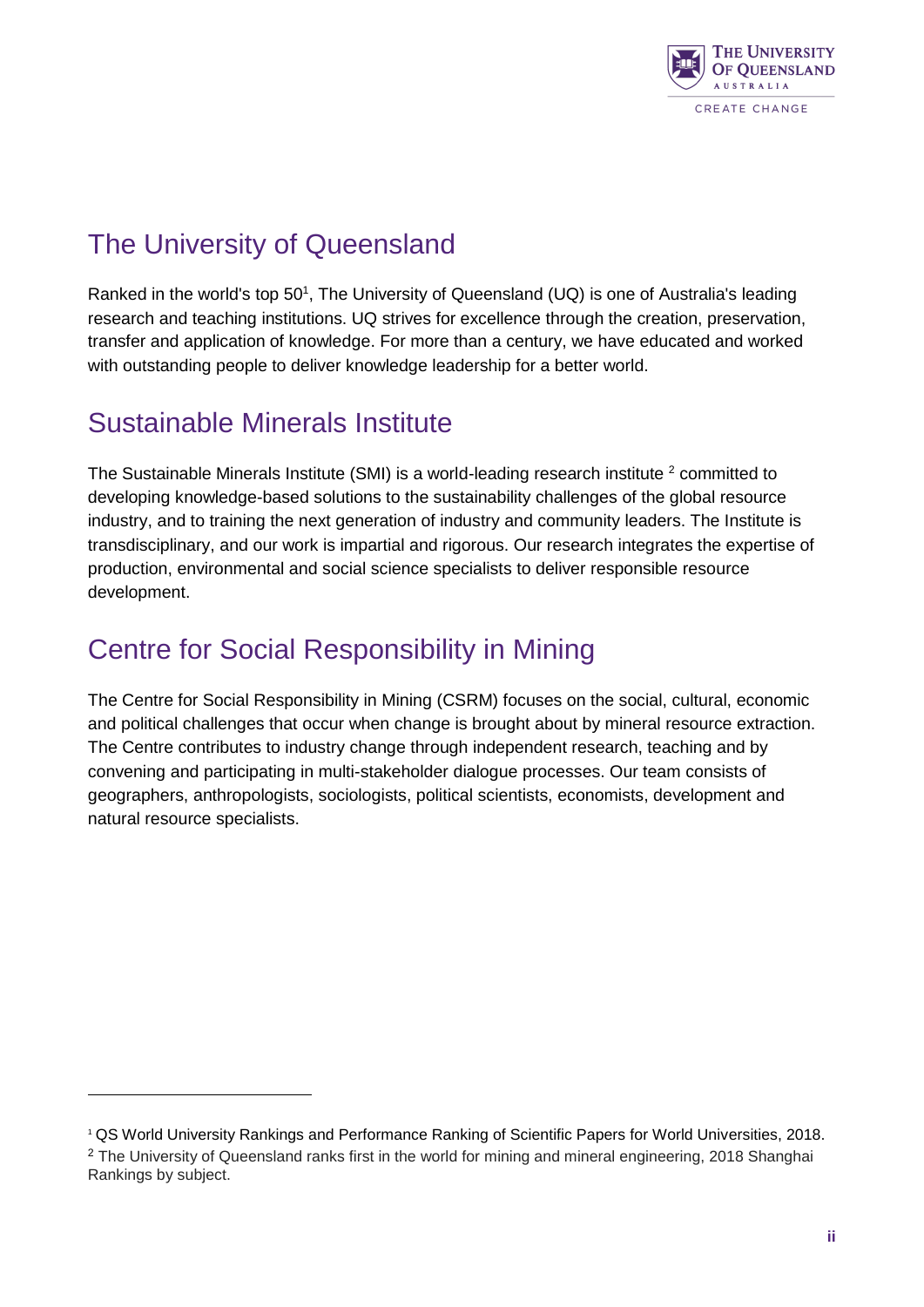

### **Contents**

| 6.1 |  |
|-----|--|
| 6.2 |  |
| 6.3 |  |
| 6.4 |  |
|     |  |
|     |  |
| 8.1 |  |
| 8.2 |  |
| 8.3 |  |
|     |  |
|     |  |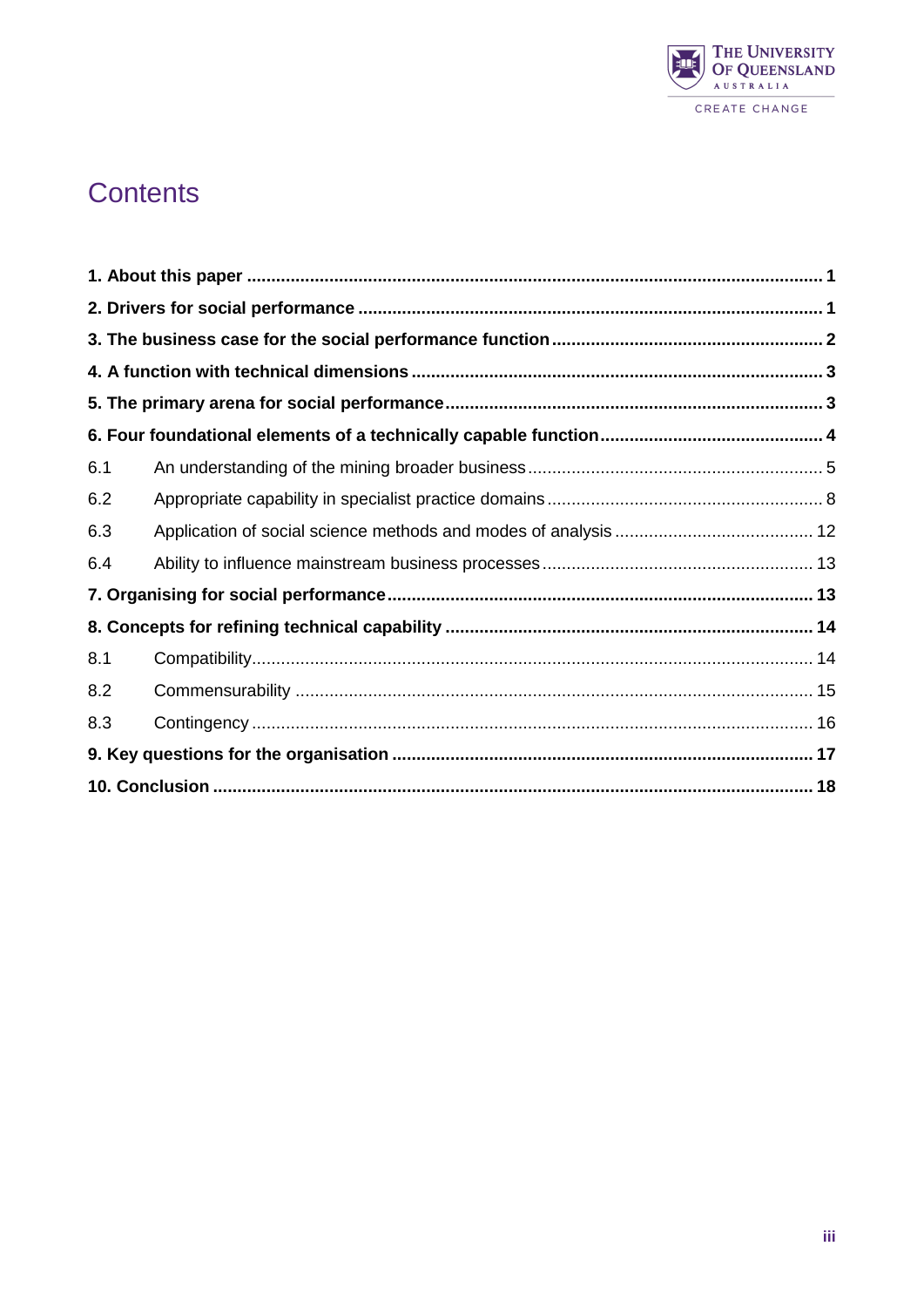

### <span id="page-4-0"></span>1. About this paper

Mining companies need effective social performance functions.

Meeting international, national, and local obligations; improving the nature and depth of the interface between companies and communities; and creating an environment where social change is understood, anticipated and responded to in a meaningful way; all depend on companies accessing, embedding and utilising social performance expertise.

In a context where companies may be looking to build, or rebuild, their communities and social performance capability after a period of cutbacks in this area, it is important to ensure that the resources devoted to the task are well spent.

This paper sets out the factors that companies need to consider if they are to establish, and maintain, the foundations for effective social performance. Without these foundations, technical excellence in social performance will not be achieved.

### <span id="page-4-1"></span>2. Drivers for social performance

Social performance in mining is driven by an evolving set of international instruments and standards, rapid social and technological change, and by community-level experience and expectations in typically complex and remote settings.

International instruments are broad ranging. These standards prescribe a systematic approach to assessing risks to the project proponent and to project-affected peoples. One of the most prominent is the International Finance Corporation's (IFC) Performance Standards on Environmental and Social Sustainability. Other prominent instruments include the United Nations (UN) Guiding Principles on Business and Human Rights, and the Voluntary Principles on Security and Human Rights, both of which require companies to exercise due diligence and to strive to "do no harm" in the course of their activities. The industry's peak body, the International Council on Mining and Metals (ICMM) has encouraged the application of these and other standards amongst its member companies. For companies wanting to understand what "good" looks like, these frameworks offer a set of minimum criteria.

Country-level systems are adapting their requirements to reflect developments and norms presented in the international arena. This includes requiring companies to understand the host context, and to develop plans for managing social impacts as a condition of project approval. Some countries require that companies allocate a percentage of turnover or profit to social infrastructure and community development activities. These conditions are often designed to provide a more equitable distribution of risk and benefit for those people living in close proximity to mining operations and activities.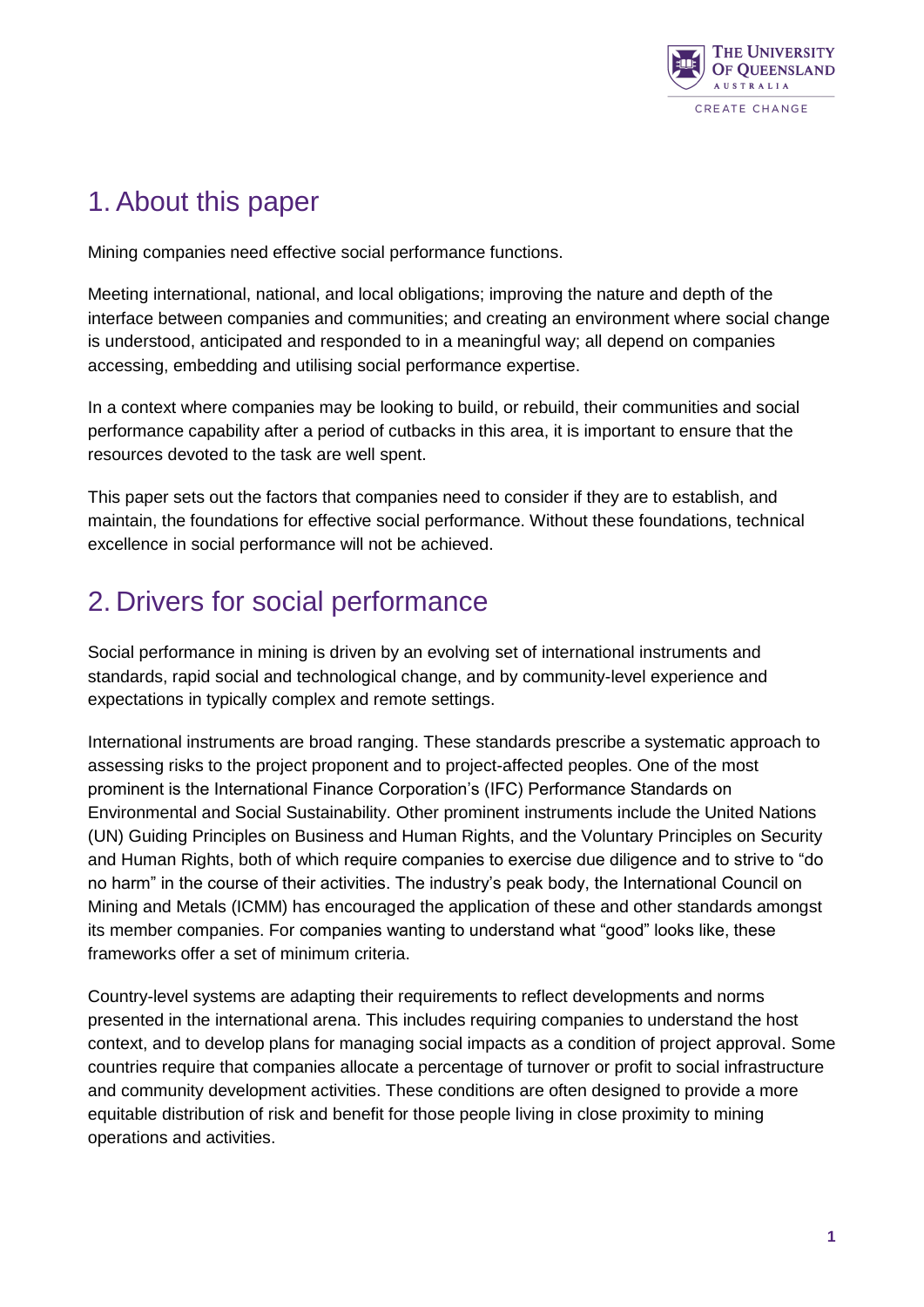

While these conditions may not be present in all mining jurisdictions, there are strong expectations from local communities for an equitable share of benefits and for operators to behave responsibly. Communities and civil society organisations campaign against projects or companies to draw attention to situations or activities which they consider unacceptable. Reputational exposure for poor or questionable performance can compel companies into remedial action and provide an impetus for change.

Social change and technological innovation also drive improvements in social performance. Mining companies are introducing a range of new technologies that have the potential to increase productivity and reduce their costs. Mine automation, wearable technologies, and remote sensing are common applications. Many of these technologies are changing the face of mining, and the ways in which mining companies interact with their workers, suppliers and local communities. The advent of new technologies exerts additional pressure on companies to do no harm at the local level. Change is also being driven by the availability of new technologies within host communities. Social and real-time media can shine a spotlight on performance gaps, and highlight opportunities for improvement and wholesale change.

### <span id="page-5-0"></span>3. The business case for the social performance function

Many mining companies view social performance solely in terms of the actions that need to be taken to secure and maintain operational access, deliver on production targets, reduce cost to the business, and maximise profit. In that context, social performance activities enable the continuation of "business as usual".

There are significant downsides to this approach. Social performance practitioners are deployed in a reactive, "fire-fighting" manner. Opportunities to fully understand complex issues, and to preempt substantive impacts before they occur, will be lost, and issues will escalate. Relationships between companies and communities will be seen in transactional, often adversarial, and inevitably time-limited, terms. The ability of companies to meet social performance obligations will be significantly constrained.

Some companies have recognised that communities and social performance activities offer the opportunity to move towards a more equitable approach to distributing the relative impact and benefit flows associated with resource extraction. Under this approach, the aim is to understand social change and impacts, avoid harm, and mitigate risk to other parties, and avoid unfair cost externalisation to other parties. This approach moves beyond doing "good deeds" in isolation from impact management. This "business as better" approach aims for a step change in social performance, and the way mining is currently done.

Into the future, we anticipate companies actively engaging with what different stakeholders mean by the term "creating value". In this future state, engaging with complexity would sit at the forefront of the industry's approach to "unlocking" new mineral resources without unleashing an unacceptable set of social and environmental impacts.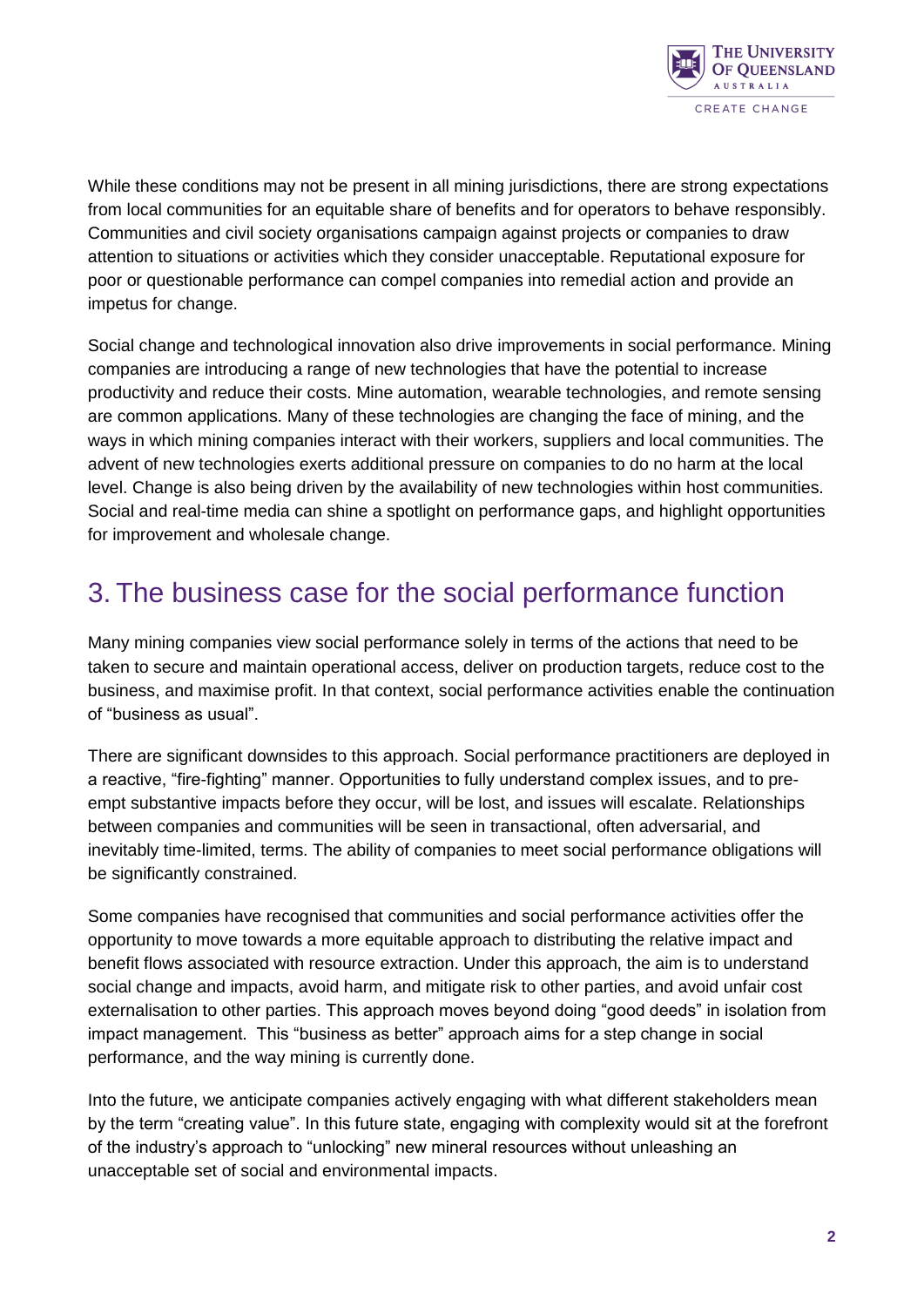

Going beyond a business as usual approach to social performance requires companies to recognise that complex social performance challenges merit, as other complex challenges do, considered, structured, planned, and adequately resourced responses.

In common with other mining-related activities, social performance is best served when the scope, organisation, and approach of the function is well understood across the business as a whole.

### <span id="page-6-0"></span>4. A function with technical dimensions

There has been a tendency to distinguish social performance from other, "more technical" aspects of mining company business. In that context, the social performance function has suffered from a view that it requires no particular skills other than being intuitively "good with people". The imagined demarcation between "technical" (often used as a pseudonym for complex or valuable) work, and "non-technical" work, has led to situations where the structuring, and embedding of the social performance function within a business, and the resourcing of that function, has been viewed as low priority.

Such an approach fails to recognise that effective social performance is heavily dependent on sourcing, maintaining, analysing, weighing, and responding to high quality data. As is the case in other domains, social performance data also requires management and assessment by qualified and experienced individuals. In addition, effective social performance requires planning, contextual awareness, conceptual agility, and strong appreciation of multiple factors influencing local-level outcomes. Social performance is enhanced when skilled, proficient, advocates are in a position to interact with, and influence, decision makers across other parts of the business, and to participate in whole-of-business decision making.

Viewing social performance in mining as a discipline that requires technical capability helps to shape a better appreciation of the components that are integral to laying the foundations for an effective social performance function.

### <span id="page-6-1"></span>5. The primary arena for social performance

When engaging a host community, there are a large number of factors to consider, including: land and land relations, economic conditions and activities, social and cultural identity, quality of life, natural resource use, human rights, conflict, education and health, gender dynamics, among many others. Companies are expected to develop a baseline understanding of these local factors as part of their social due diligence responsibilities. They are also expected to understand local factors within the context of the broader society.

This mine-community *interface* forms as mining interests and activities interact with these social factors. This interface becomes the primary arena for social performance. It is a product of mining activities and the host society intersecting through the process of resource extraction. Changes either in a company's activities or in the host context have a direct effect on the form and function of this interface. Although this arena has not been well characterised in either the academic or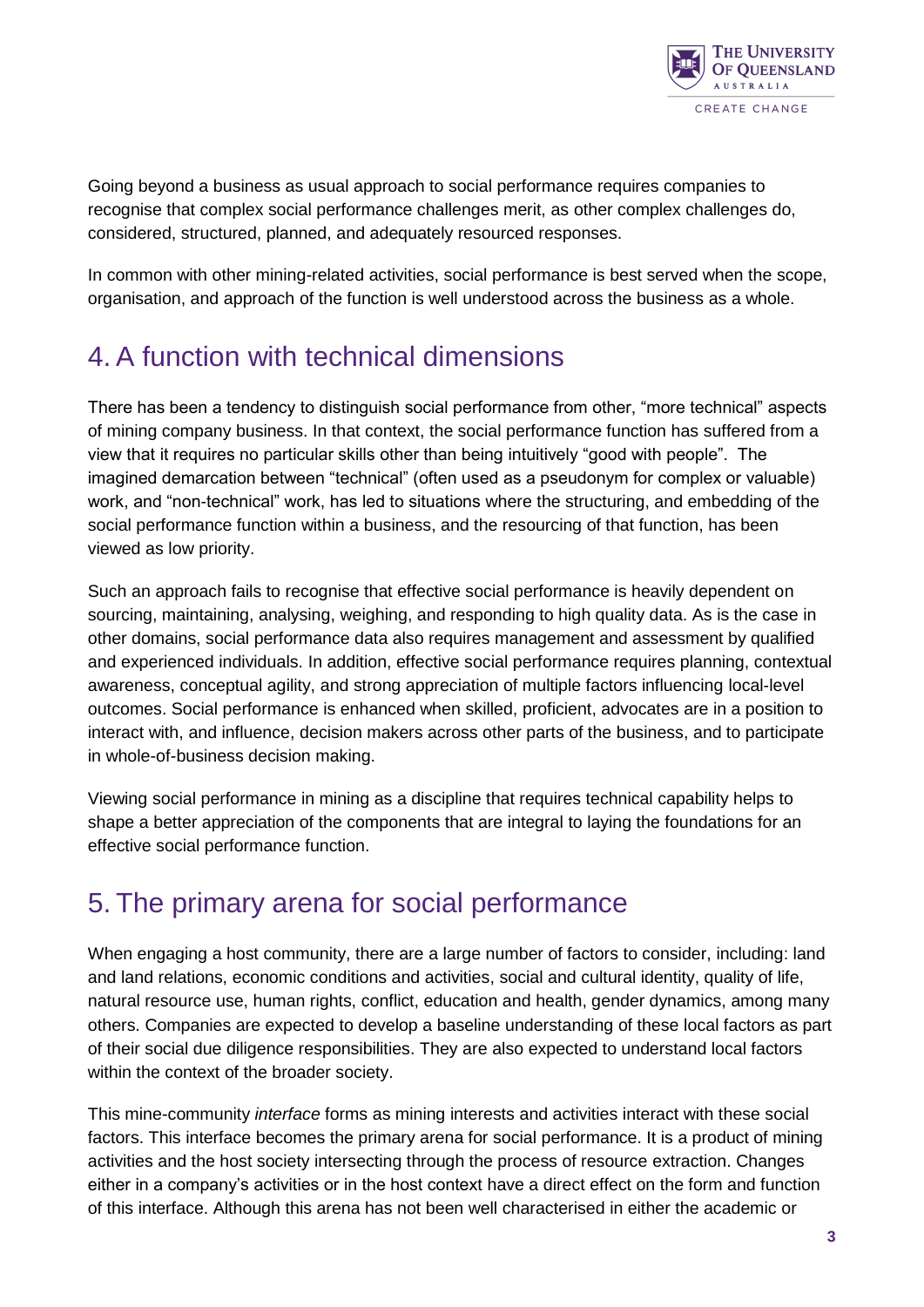

industry literatures, it is the focal point for engagement and interaction between the parties. It is also the focal point for companies and communities when responding to the presence of other parties, such as government agencies.

The overarching significance of the company-community interface is two-fold. Firstly, that the interface brings people, activities and institutions together. It is a direct product of mining being present in a particular place. For example, land use agreements or land acquisition processes bring local people with an interest in that land into a state of engagement with a company or its representatives. Likewise, a company's supply chain draws business owners and workers into a routine of structured interaction the company. Whether intentional or otherwise, company decisions at bring actors, interests, and resources into this interface.

The second point of significance is that what happens at the interface can have a demonstrable effect on community, company, government and other parties. Where interactions are characterised by risk, impact, or dissatisfaction, for instance, the interface will reflect those conditions. This is critical from the vantage point of social performance because these conditions have a bearing on the environment that companies and communities engage in.

For social performance functions, the key objective must be to understand how – in precise terms – mining activities interact with and influence the host society context. At the same time, it is also necessary to define how and where social processes interact with the interests and operations of the business. All this involves engagement, data acquisition, analysis, modelling, and (as far as possible) anticipating outcomes from different decisions and actions. Social performance must be capable of identifying and articulating the many dynamic points at which mining activities and communities are brought into contact, and the material consequences of this contact throughout the mine life cycle.

# <span id="page-7-0"></span>6. Four foundation elements of a technically capable function

There are four foundation elements that are integral to establishing the foundations for a technically capable social performance function.

To be effective, companies will need to mobilise these foundational elements concurrently. Social performance professionals must have a working understanding of the mining business and its effects on the local environment in order to apply specialist social performance knowledge and methods. Influencing technical decisions requires company personnel to articulate discipline specific knowledge through mainstream business processes.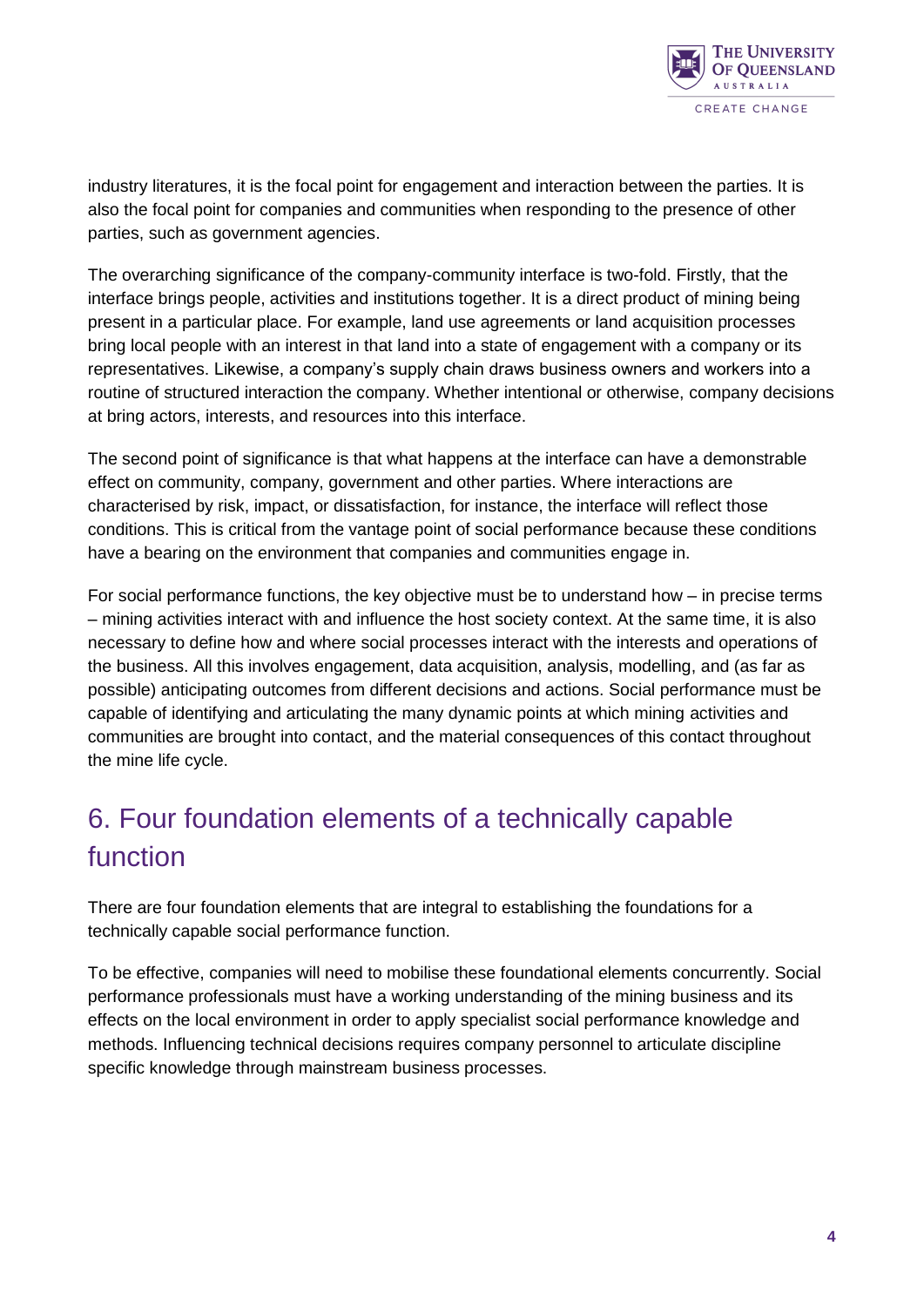

#### **Four foundational elements**

**01.** An understanding of the broader mining business

**02.**

Appropriate capability in specialist domains of work

**03.** Application of social science methods and modes of analysis

**04.** Ability to influence mainstream business processes

#### <span id="page-8-0"></span>6.1 An understanding of the mining broader business

**Factors Relevance to social performance**

How the mine – and the mining business – configures itself in a particular place has a determining effect on the social performance function. The more a social performance practitioner understands mining, the more capable they will be in predicting the impact on the host context.

For illustrative purposes, we list some of the key factors that a social performance practitioner should be cognisant of, and their relevance to social performance.

|                             | 11010101100100000010100110111011000                                                                                                                                                                                                                                                                                                                                                                                                                          |
|-----------------------------|--------------------------------------------------------------------------------------------------------------------------------------------------------------------------------------------------------------------------------------------------------------------------------------------------------------------------------------------------------------------------------------------------------------------------------------------------------------|
| <b>Commodity</b><br>markets | When prices are buoyant, companies are more inclined to expand. An<br>expansion can increase the operational footprint, often at a rapid rate. The<br>size and nature of the footprint and the rate of expansion will determine<br>how a mine interacts with the host context. When prices are low, for<br>example, some producers will stockpile in anticipation of a price rise. This<br>strategy can have immediate effects on the footprint of the mine. |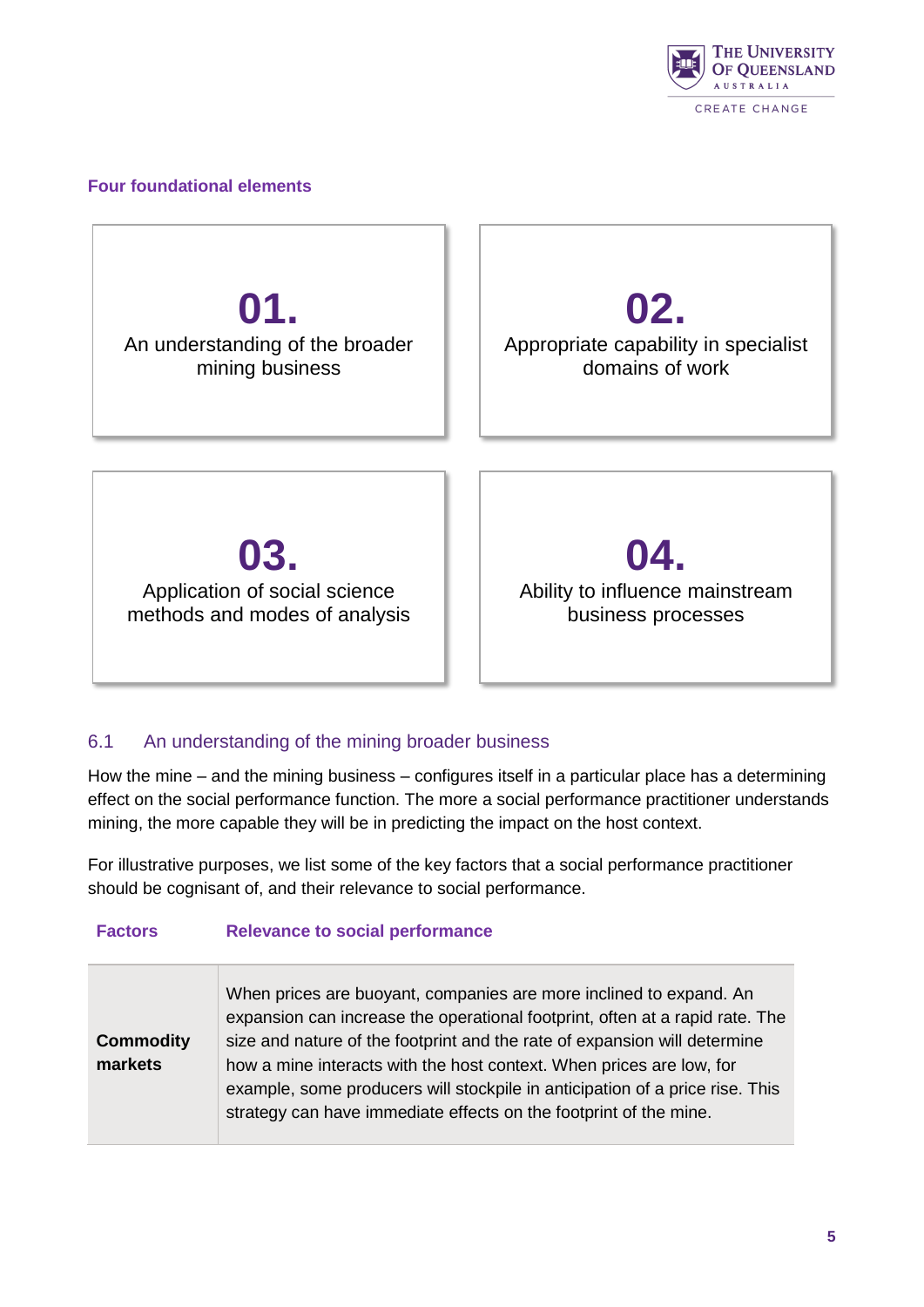

| <b>Supply and</b><br>demand       | Reduced demand can lead to cost reduction, project suspension, and<br>unplanned closure. This can generate negative knock-on effects for<br>employees and local businesses. It may, at the same time, reduce the<br>impost elsewhere, such as impacts to sacred landscapes and cultural<br>heritage.                                                                                                                                                                                                                                                                                                                                                                                     |
|-----------------------------------|------------------------------------------------------------------------------------------------------------------------------------------------------------------------------------------------------------------------------------------------------------------------------------------------------------------------------------------------------------------------------------------------------------------------------------------------------------------------------------------------------------------------------------------------------------------------------------------------------------------------------------------------------------------------------------------|
| <b>Mining types</b>               | Impact to land and landscapes varies depending on the type of mine.<br>Whether an operation is an underground long wall, deep cave, open cast,<br>or strip mine will determine needs around engagement and the nature of<br>impact. A strip mine, for example, alters the surface landscape at a faster<br>rate than an underground operation. Underground operations may be less<br>disruptive, at least initially, but may generate concerns about future<br>subsidence.                                                                                                                                                                                                               |
| <b>New</b><br>technologies        | The advent of new mining technologies introduces challenges for<br>companies and communities. For instance, while automation promises to<br>reduce haulage costs, this same technology also decreases the need for<br>highly prized jobs. Remote sensing technologies, such as through<br>wearables or satellite imagery, will radically increase the amount of data<br>that companies collect about people and places. Each of these<br>technologies generate new forms of social risk that need to be understood<br>and managed.                                                                                                                                                       |
| Project<br>design and<br>planning | Project planning is a whole-of-business activity. Social performance<br>capability is essential to understanding the risk and cost implications<br>associated with different types of project design. This includes providing<br>the business and other parties with data-driven projections that<br>demonstrate the effect of planned activities on communities, including<br>future risks. As an organisational exercise, planning needs to incorporate<br>interdisciplinary data to ensure that schedules and budgets are formed on<br>a comprehensive reading of factors. The social performance function<br>must be positioned to actively contribute to interdisciplinary process. |
| <b>Processing</b><br>techniques   | Mining complexes will often contain a processing plant that places a high<br>demand on water and energy, which can become a point of contention in<br>local communities. Some techniques are less water or energy intensive,<br>yet more contentious. Heap leach processing, for example, has significant<br>impacts on the size of the project footprint and, if chemicals are not<br>contained, these facilities can have a significant impact on the physical<br>environment which can affect the livelihoods and health of local people.                                                                                                                                             |

T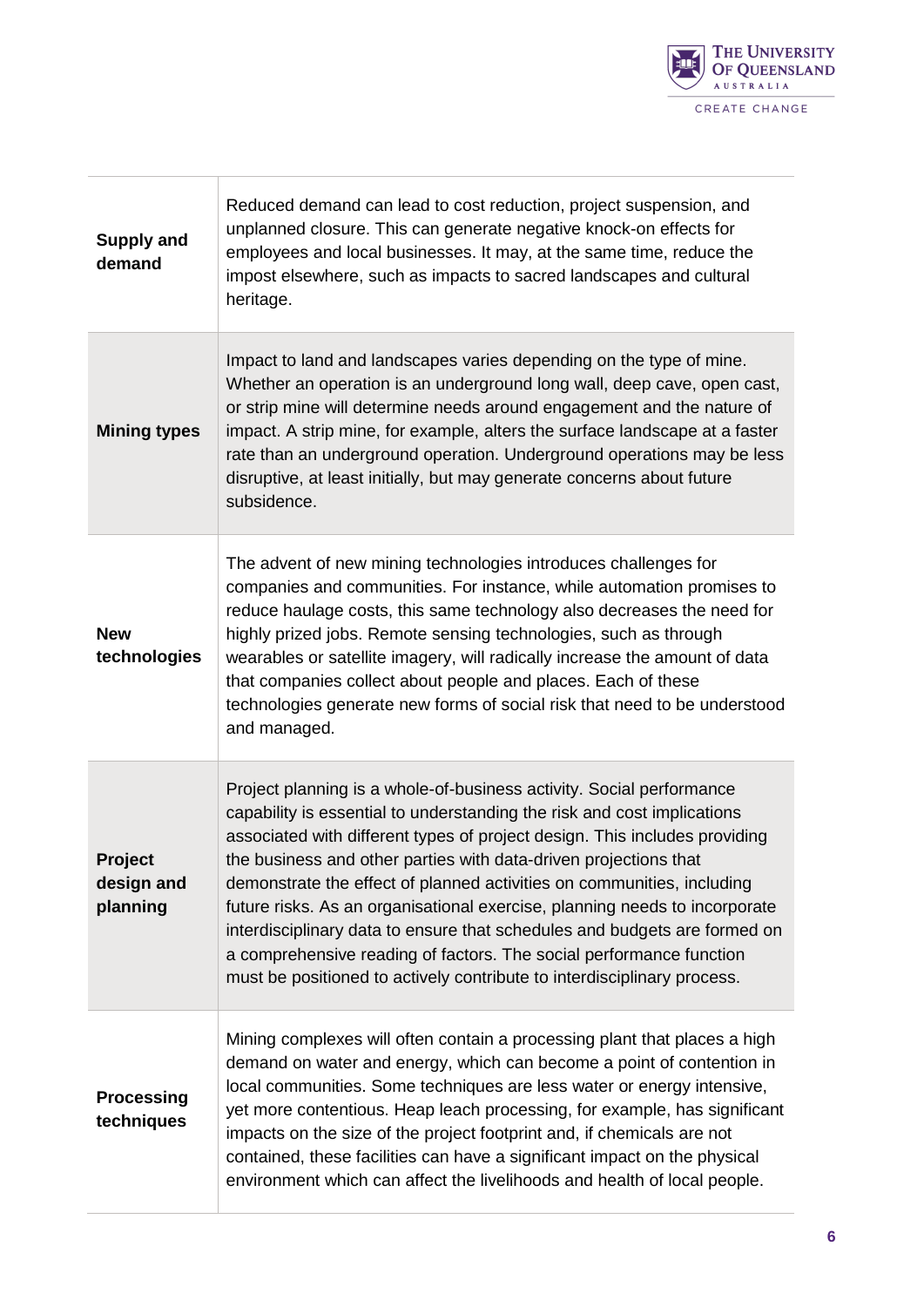

| Life cycle<br>stage                | Variation between activities that occur during exploration, projects,<br>operations, and mine closure can be significant. The impact of expanding<br>exploration into traditional lands, stockpiling waste rock in a sensitive<br>area, or demobilising a local workforce during closure, are decisions that<br>influence social performance.                                                                                                                                                                                                                                                                                                                              |
|------------------------------------|----------------------------------------------------------------------------------------------------------------------------------------------------------------------------------------------------------------------------------------------------------------------------------------------------------------------------------------------------------------------------------------------------------------------------------------------------------------------------------------------------------------------------------------------------------------------------------------------------------------------------------------------------------------------------|
| <b>Mergers and</b><br>acquisitions | Changes in ownership are a regular occurrence in the mining industry.<br>Due diligence at project acquisition provides an opportunity to identify<br>high profile social risks, and to define their impairment value in terms of<br>future operations or project development. Due diligence can also assist<br>with estimating the future expenditure required to avoid and minimise risk,<br>or mitigate against harm.                                                                                                                                                                                                                                                    |
| Lease<br>arrangements              | Lease arrangements vary from jurisdiction to jurisdiction. A common<br>factor across projects is that governments grant companies different<br>leases for different purposes. In addition to obtaining formal approval from<br>the state to undertake specific activities within an agreed geographic area,<br>companies must also obtain and maintain consent from host communities.<br>Depending on the type of lease, and the jurisdiction, maintaining exclusive<br>access to land or guaranteeing the safety of other users of that land, can<br>be a significant challenge.                                                                                          |
| <b>Logistics</b><br>corridors      | Social performance functions are generally focused on activities around<br>the project or operation. Mining projects can also face considerable<br>challenges in their relationships with communities located along roads, rail<br>lines, and waterways. Accessing communities dispersed over large areas<br>can pose logistical and resourcing challenges in terms of regular<br>engagement. While some companies include downstream or corridor<br>communities in their consultation processes, these communities regularly<br>fall outside of key agreements or benefit arrangements, and in many<br>instances are a major source of disruption and delay for projects. |
| <b>Budget</b><br>cycles            | Long-term legacy issues can accumulate during life of mine. It is difficult<br>to secure budget to address deep-seated issues from previous<br>operational impacts. Understanding budgeting cycle of a business, and<br>the difference between capital and operational expenditure is significant<br>from the perspective of securing the resources necessary to address<br>long-term issues at the interface. Budgeting through the mine life cycle is<br>necessary both from the perspective of managing legacy issues and for<br>ensuring resources are available to support mine closure.                                                                              |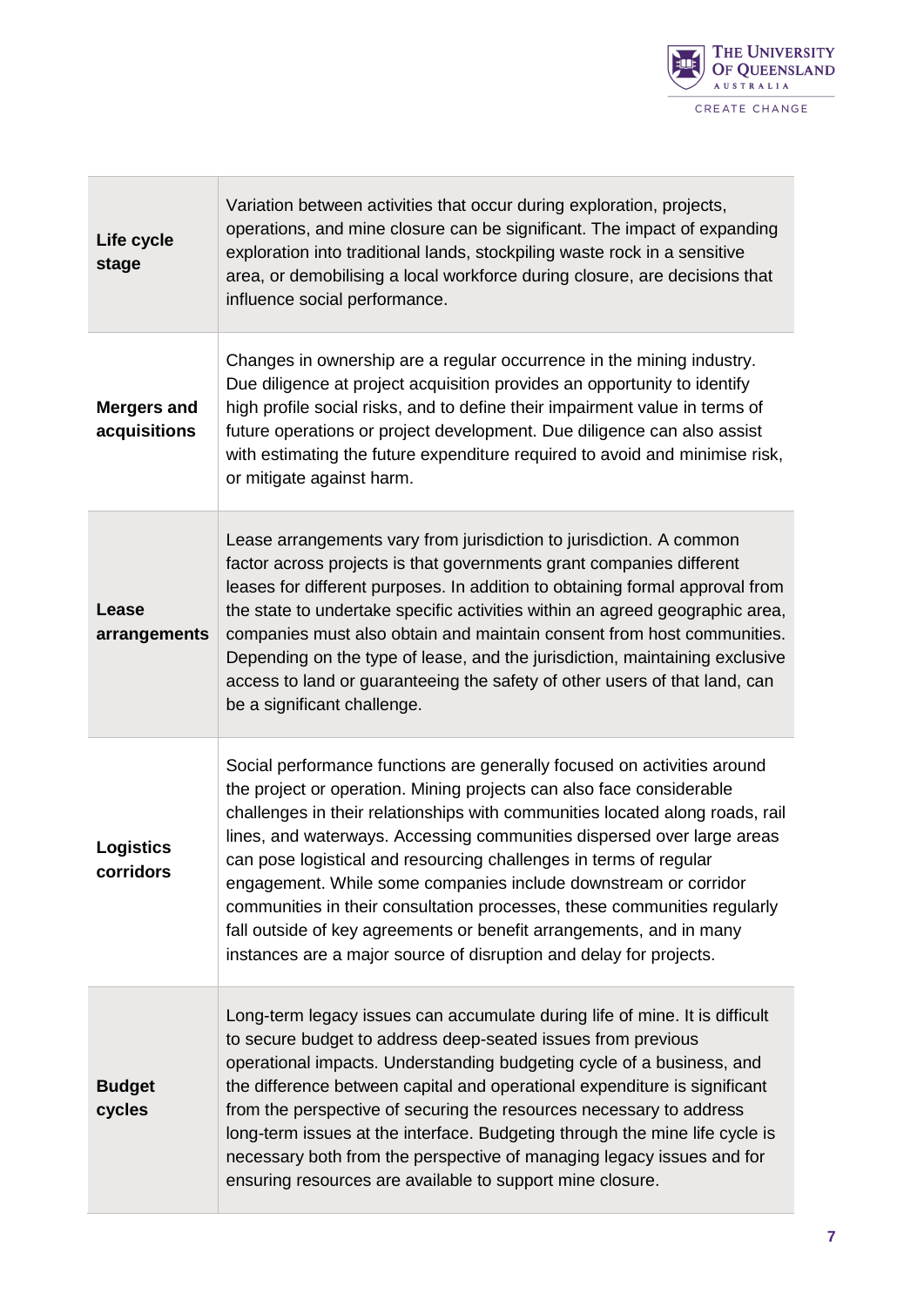

Given the broad, multi-faceted, nature of the issues that can impact on social performance, it is critical that companies provide opportunities for social performance practitioners to learn about, and be regularly updated on, these issues. This necessitates companies treating social performance practitioners, and the social performance function generally, as an integral component of the overall mining 'team'.

#### <span id="page-11-0"></span>6.2 Appropriate capability in specialist practice domains

Different operating contexts present different demands for specialist knowledge and expertise. In mining, this combination is a product of the configuration of the mining operation, including its lifecycle, footprint, and processing features, and the characteristics of local communities and the host society where mining activities will take place. Defining the characteristics of the host society will enable the business to understand what the interface is likely to consist of, and what possible issues could arise in that environment.

Understanding the characteristics of the host society will help companies to avoid making assumptions about their social performance function. An absence of community grievances, for instance, can be the consequence of a company failing to invest in diagnostic capability and should not be taken as a *prima facie* indicator of good performance. Likewise, the presence of local issues should not be understood as companies failing to deploy capability. At one end of the performance spectrum, an abundance of issues may be an indicator of uninformed leadership, under resourcing, or poor response management. At the other end, high levels of reported incidents may be the outcome of a process designed to surface and remediate legacy issues, and to contain the risk of violent conflict, and other forms of harm.

Specialist knowledge is required to characterise the complex set of issues that companies and communities will face, to establish a basis for thinking through how mining activities and social issues intersect, and influence how they will be addressed once they are discovered. Some examples of topics and issues where specialist knowledge is commonly sought by the mining industry are outlined below.

| <b>Domains</b>                                | <b>Relevance to mining</b>                                                                                                                                                                                                                                                                                                                                                                                                                                                                 |
|-----------------------------------------------|--------------------------------------------------------------------------------------------------------------------------------------------------------------------------------------------------------------------------------------------------------------------------------------------------------------------------------------------------------------------------------------------------------------------------------------------------------------------------------------------|
| <b>Artisanal and</b><br>small scale<br>mining | Artisanal and small scale mining (ASM) occurs globally, and can be<br>found at greenfield and brownfield sites. The large scale mining<br>sector's interaction with ASM communities has largely been<br>characterised by land use competition. Issues of conflict, security, and<br>human rights pose particular challenges for the parties involved.<br>Strategies associated with co-existence, compensation, and livelihood<br>restoration, are becoming focal points for the industry. |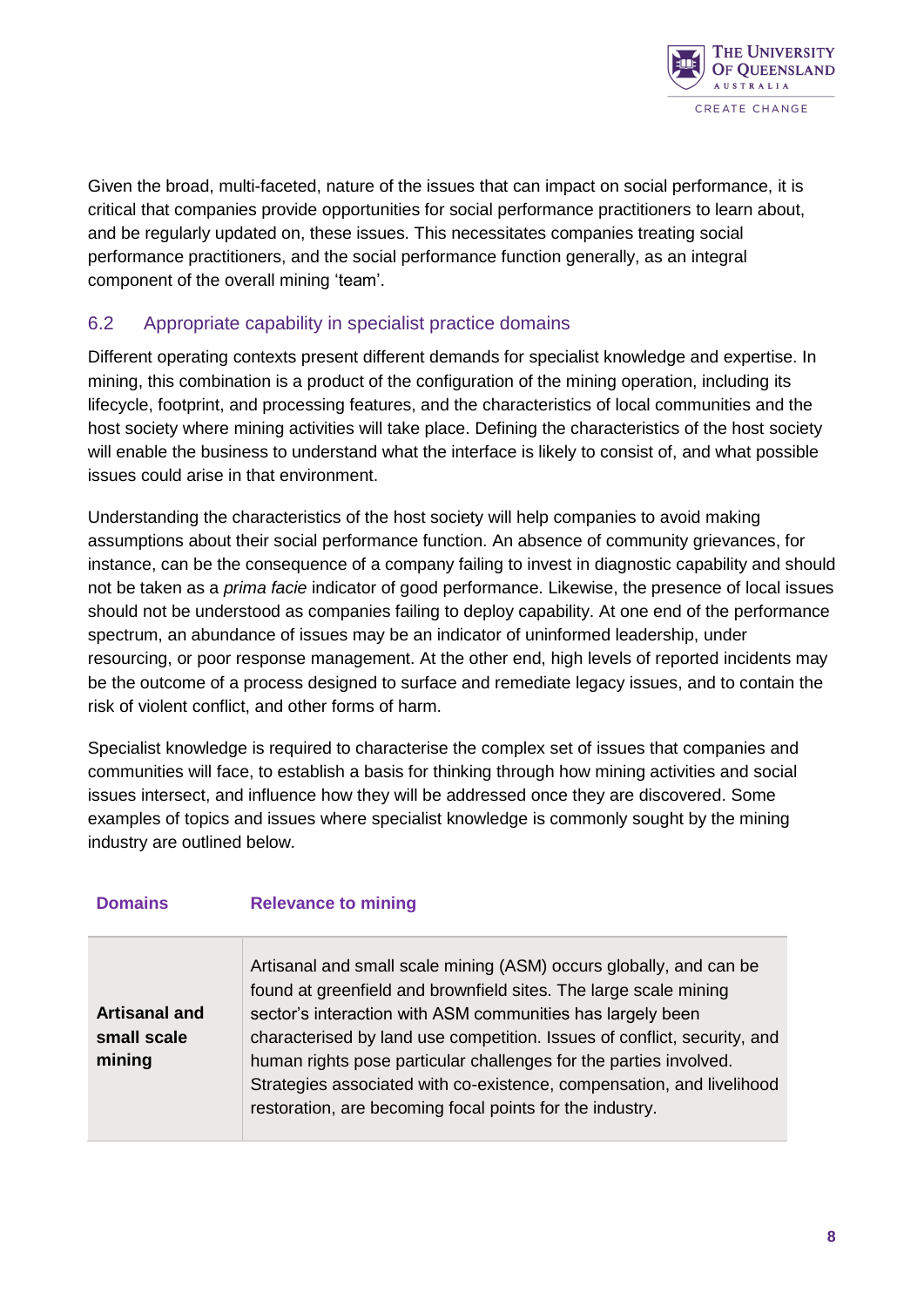

| In-migration                               | In-migration is a common phenomenon in and around mining<br>projects. An unmanaged influx of people can negatively affect the<br>project area and host communities, especially with regards to the<br>environment, social order, public amenity, and health issues. These<br>negative effects can create risks to different parties, which can<br>jeopardise project operations and social stability.                                                                                                                                                                                                                                                                                               |
|--------------------------------------------|-----------------------------------------------------------------------------------------------------------------------------------------------------------------------------------------------------------------------------------------------------------------------------------------------------------------------------------------------------------------------------------------------------------------------------------------------------------------------------------------------------------------------------------------------------------------------------------------------------------------------------------------------------------------------------------------------------|
| Indigenous and<br>land connected<br>people | Indigenous peoples have complex relationships with the mining<br>industry. They can experience mining-induced harm due to poor<br>industry practices and a lack of recognition of their collective and<br>individual rights from either the developer or the host government. In<br>some cases, significant economic benefits have been generated via<br>employment, enterprise development and benefit sharing. Issues of<br>particular relevance include recognition of rights, agreement<br>negotiation, cultural heritage protection, and the need for obtaining<br>free prior informed consent (FPIC).                                                                                         |
| <b>Resettlement</b>                        | Involuntary land acquisition and resettlement in mining involves<br>comprehensive planning across multiple functions within the<br>business, as well as government agencies and affected communities.<br>These processes require high levels of engagement and commitment<br>across the various stakeholder groups. Research indicates that there<br>are major capability gaps among companies and host governments<br>responsible for planning and implementing resettlement and livelihood<br>restoration projects.                                                                                                                                                                               |
| <b>Land and land</b><br>relations          | The company-community interface is often mediated by competing<br>interests in land ownership and/or use. There are many forms of land<br>tenure, including state or Crown land, privatised land, and land that is<br>held under customary tenure. In most societies, land is deeply<br>embedded in complex social processes. Understanding these<br>systems and processes, and how they interact, is critical to engaging<br>at the interface. Companies cannot assume that because the<br>government has granted them an exploration or mining lease that<br>customary land systems are irrelevant. Often times, companies must<br>navigate formal and informal land tenure systems concurrently. |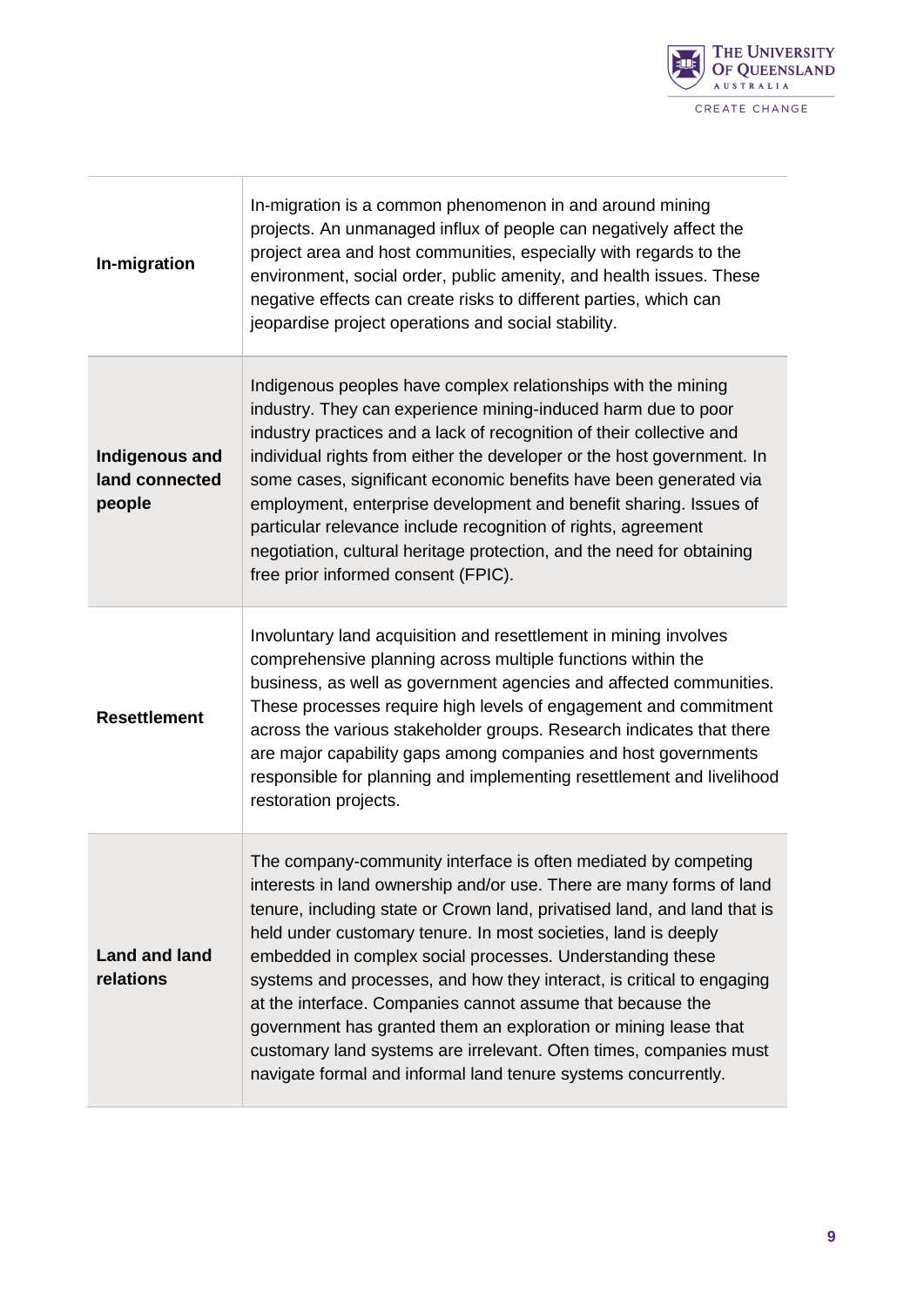

| <b>Community</b><br>engagement                          | Mining projects are dependent on strong community relationships in<br>the permitting and construction phases where development consent<br>and timely delivery of the project hinge on effective community<br>engagement. Once in operation, there is a tendency for companies to<br>scale back their engagement activities, ramping up periodically to<br>service project expansions and respond to "crises". Consistent<br>engagement across the project lifecycle is required to ensure that<br>companies have a comprehensive and current understanding of the<br>operating context, and the impact and opportunity landscape. |
|---------------------------------------------------------|-----------------------------------------------------------------------------------------------------------------------------------------------------------------------------------------------------------------------------------------------------------------------------------------------------------------------------------------------------------------------------------------------------------------------------------------------------------------------------------------------------------------------------------------------------------------------------------------------------------------------------------|
| <b>Community</b><br>health safety                       | Health and safety is not only an issue for workers, but also for project-<br>affected people. Communities living nearby to operations, projects,<br>transport corridors, or storage facilities are often concerned about<br>their health and safety. Dust, emissions, and pollutants are the main<br>sources of concern. Social performance practitioners increasingly<br>work with other specialists to conduct health baseline assessments<br>and to identify community health risks.                                                                                                                                           |
| <b>Local and</b><br>regional<br>economic<br>development | Mining projects both contribute to and depend upon improvements in<br>the local and regional economy. Companies face what appear to be<br>competing pressures in terms of making a lasting contribution to the<br>economic life of the communities and regions in which they operate,<br>and constraints around public infrastructure in remote areas post-<br>closure. While companies make major investments in this arena, the<br>link to social risk mitigation and measurement of development impact<br>are not always clear.                                                                                                |
| Local<br>employment and<br>supply                       | Mining can generate extensive opportunities for participation across<br>its economic footprint. Local employment and engagement through<br>the company supply chain are, in many instances, taken as assumed<br>benefits for near-mine communities. Local employment and supply<br>issues are typically: present in mine-community agreements; an<br>avenue and attractor for in-migration; a pressure point for industrial<br>relations; and a considerable challenge for companies as they<br>progress toward closure.                                                                                                          |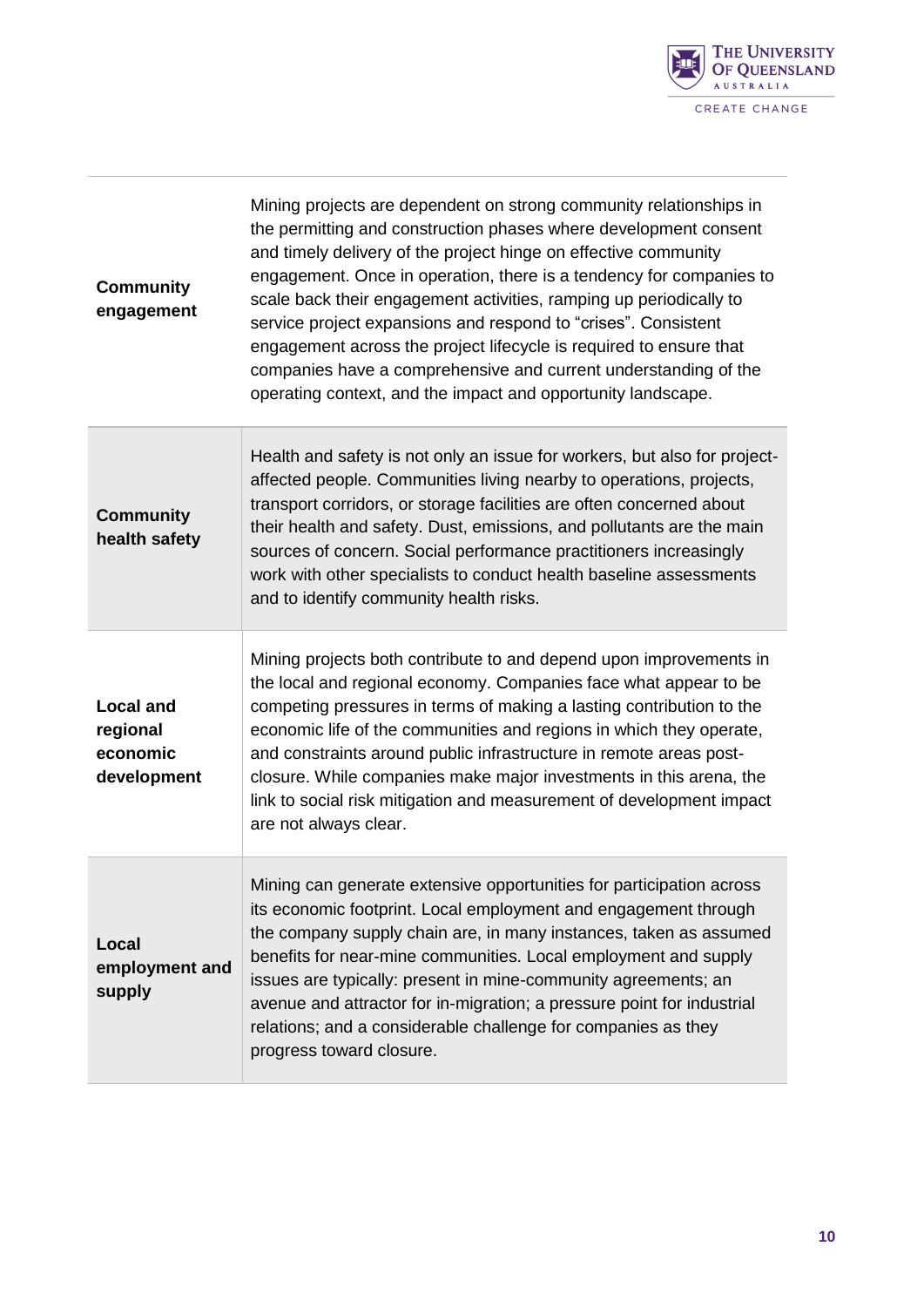

| <b>Security</b>                              | Security can be a consideration in post-conflict scenarios and as<br>social changes are induced by mining due to in-migration,<br>resettlement, or competition over land use. Social performance<br>specialists work with security specialists to ensure that security<br>arrangements are appropriate to the context and human rights<br>compatible.                                                                                                                                                                                                                                                                                                    |
|----------------------------------------------|----------------------------------------------------------------------------------------------------------------------------------------------------------------------------------------------------------------------------------------------------------------------------------------------------------------------------------------------------------------------------------------------------------------------------------------------------------------------------------------------------------------------------------------------------------------------------------------------------------------------------------------------------------|
| <b>Human rights</b>                          | International human rights is a specialist domain with relevance<br>throughout the mining value chain. Mining companies must<br>understand their impact on local communities to determine the degree<br>to which human rights have been affected. Applying a human rights<br>lens ensures that companies understand the full range of their<br>impacts on people. Human rights impacts can be negative and<br>constitute an abuse. Impacts can also be positive and support human<br>rights enjoyment. Social performance practitioners can help<br>companies and communities to understand both types of impacts,<br>and the relationship between them. |
| <b>Gender and</b><br>diversity               | Mining has a differential and often disproportionate impact on women.<br>Applying a gender lens in impact assessment studies, community<br>engagement, and development programming is imperative to<br>ensuring that women are not disadvantaged by mining activities and<br>have equal access to the benefits that mining may bring. Mining<br>companies are increasingly aware of issues relating to gender-based<br>violence in their workplace and in the communities in which they<br>operate.                                                                                                                                                      |
| <b>Conflict and</b><br>grievance<br>handling | Resource-related conflict can vary significantly in its source and<br>severity. Sources of mine-community conflict can be left undetected<br>or misdiagnosed by companies until there is a major escalation.<br>Grievance handling, while important from a procedural perspective,<br>can become limited to those issues that are formally lodged or made<br>known to the business. To avoid unnecessary conflicts and<br>disruptions in the local environment, it is important for companies to<br>understand how their activities intersect with the resources and<br>activities in their host environment.                                            |

T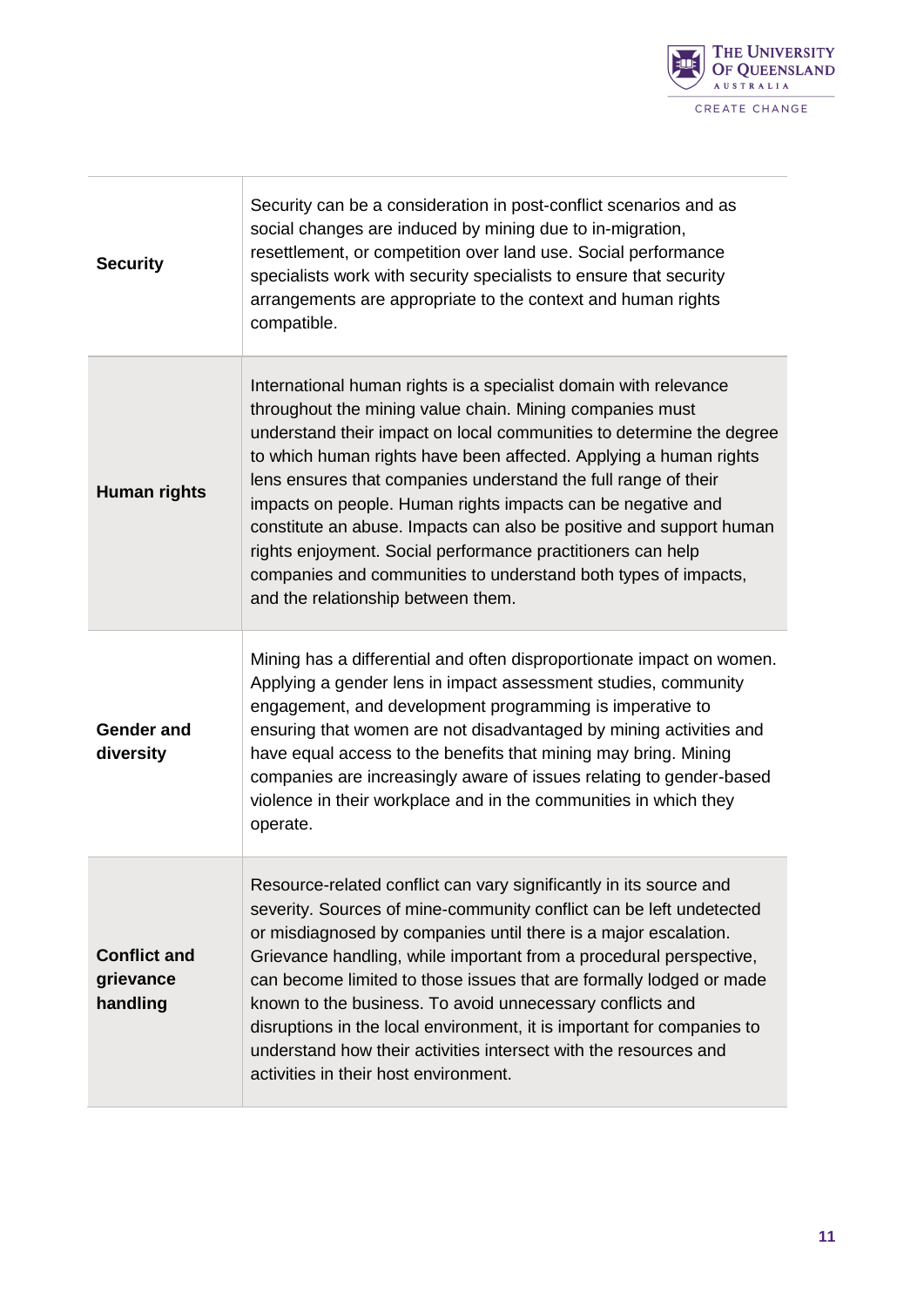

| <b>Cultural heritage</b>                         | Cultural heritage is fundamental to community identity and the<br>landscapes where resource development occurs. Resource<br>development can transform different forms of tangible and intangible<br>cultural heritage. While various international safeguards exist to<br>protect cultural heritage, mining companies often struggle with<br>implementation. There is potential to strengthen, promote, and<br>enhance cultural heritage in the areas where the mining industry is<br>active, which can in turn contribute to social stability.                                                                                                        |
|--------------------------------------------------|--------------------------------------------------------------------------------------------------------------------------------------------------------------------------------------------------------------------------------------------------------------------------------------------------------------------------------------------------------------------------------------------------------------------------------------------------------------------------------------------------------------------------------------------------------------------------------------------------------------------------------------------------------|
| <b>Negotiation and</b><br>agreement<br>processes | Resource companies are expected to respect the rights of local and<br>indigenous peoples and contribute positively to the development at a<br>local and regional level. Negotiated agreements are used as a<br>mechanism for formalising governance arrangements, engagement<br>processes, and commitments associated with resource extraction.<br>Constructive agreement processes require a deep understanding of<br>the local context, the parties involved, and workable engagement<br>processes. Agreement processes can involve companies,<br>communities, and the state, and can focus on a range of issues,<br>many of which are listed above. |

Mining companies will not be in a position to retain in-house expertise in all of these areas. What is important is that companies recognise that these specialist social performance areas require technical input. Just as in-house company lawyers need to be skilled and resourced to identify and source specialist legal input from time to time; in-house social performance practitioners need support to recognise the need for, and to obtain and oversee, external social performance expertise. They are often required to manage large, multi-dimensional social science studies, within a multi-disciplinary environment.

#### <span id="page-15-0"></span>6.3 Application of social science methods and modes of analysis

As specialist domains are identified and defined, baseline conditions must be analysed. The process of characterising the social context should occur in every operating context and involve comprehensive data collection and analysis. Understanding land and land relations, for example, involves the collection of data through remote sensing, mapping, transect walks, and direct engagement, such as through participatory observation, interviews and surveys. This data can be augmented using cadastral or historical records and other secondary information about transactions, land use agreements, and livelihood activities.

Once collected, data need to be collated and interpreted. There are important choices to be made about the analytical lens to be applied. Data in any of these domains should provide a spatial, temporal, and social "read" to enable the business to see issues and events as they are understood locally. This social read should be data-driven, with assumptions and methods made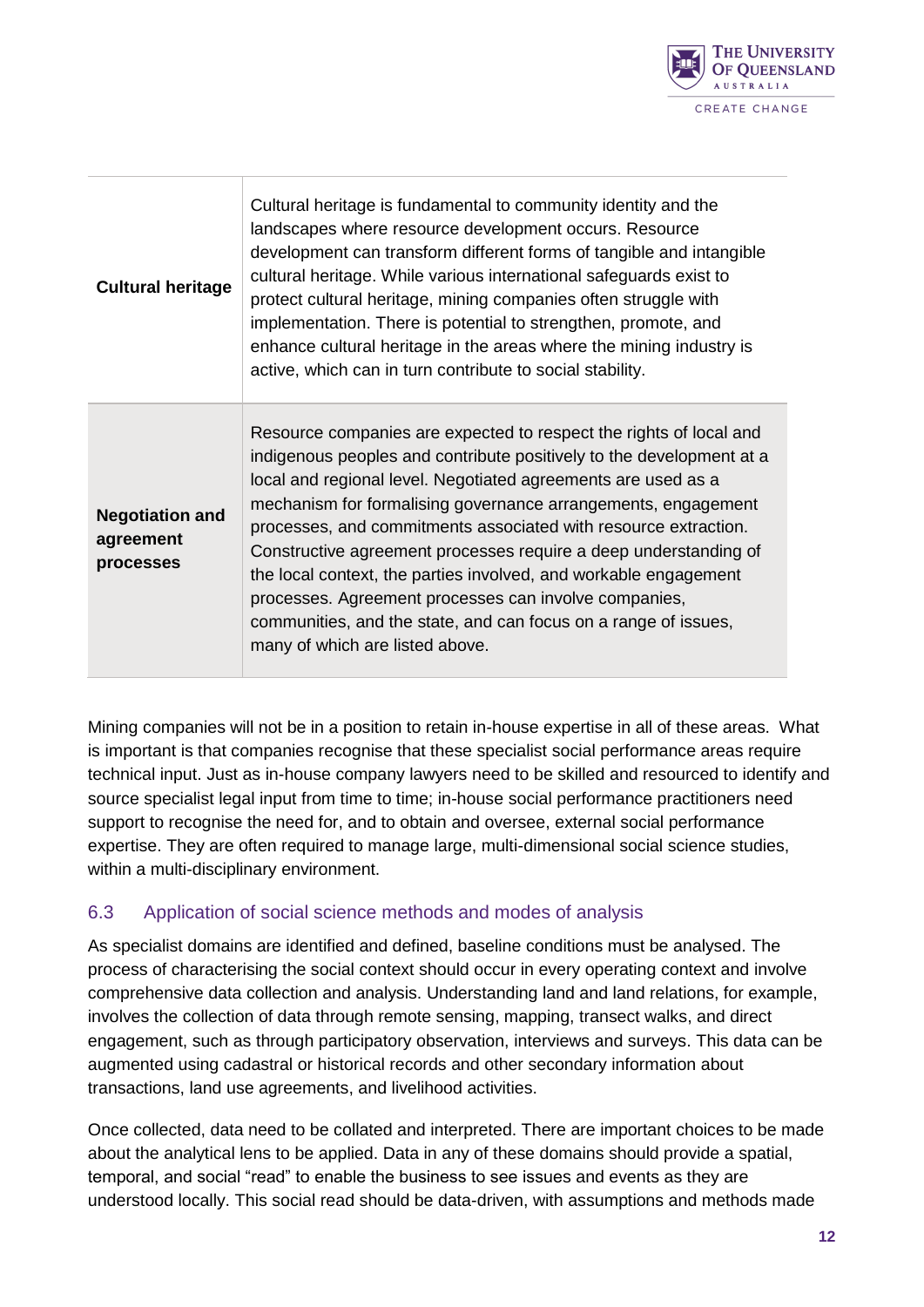

clear. The process of analysis should be replicable, in the sense that it can be built upon and contribute to a coherent body of knowledge about the host context and the interface.

There is a range of sophisticated software packages available to support the handling of qualitative and quantitative data, records, and other documentation. Data collection in social performance should not be an intuitive, opinion-based activity, and neither should it be a collection of ad-hoc, unrelated studies. This is a process of ongoing discovery that should commence at the outset of a project, and continue throughout the life of mine. The process should be as systematic, disciplined, and thorough as any other part of the mining business. It should also take account of local preferences for sharing of knowledge and information, some of which may be considered sensitive.

#### <span id="page-16-0"></span>6.4 Ability to influence mainstream business processes

Sound business decision making requires consideration of all relevant inputs, including those relating to social performance. For this to be achieved, social performance data needs to be included in the company information management systems that are used to make decisions within the business. These systems can include risk profiling, incident investigation, mine planning, and financial modelling. Where social performance information is unavailable, the business could be described as having a "technical deficit". This deficit will impede the organisation's ability to understand social issues, account for social performance in the public domain, and take a longterm view of change.

The social performance function needs to be engaged in discussions about projects and operations, and the future direction of the business. All too often, late provision of information to social performance practitioners, after decisions have been made, results in poor outcomes for both the company and the communities they intersect with.

### <span id="page-16-1"></span>7. Organising for social performance

Even a technically competent social performance function may struggle to achieve sound social performance outcomes if it is inappropriately situated in the organisational hierarchy.

Defining a clear organisational logic for the social performance function has proven to be a difficult task over the past two decades. The function does not, for example, rely on a single disciplinary base, but instead draws from a range of discipline areas including: geography, sociology, anthropology, demographics, development, political science, and social work, to name but a few. This is unlike other disciplines such as engineering, accounting, or law, which have more defined disciplinary parameters.

Neither has the function been consistently named, or positioned within different corporate structures. At the operational level, the function has been grouped with health and safety, environment, (or "HSEC"), security, communications, external affairs, or community development. On occasion, it is possible to see social performance as a stand-alone function. This variation can lead to individuals, or groups of practitioners, being dispersed within an organisation, or grouped with functions that are not closely aligned with the technical demands of social performance work.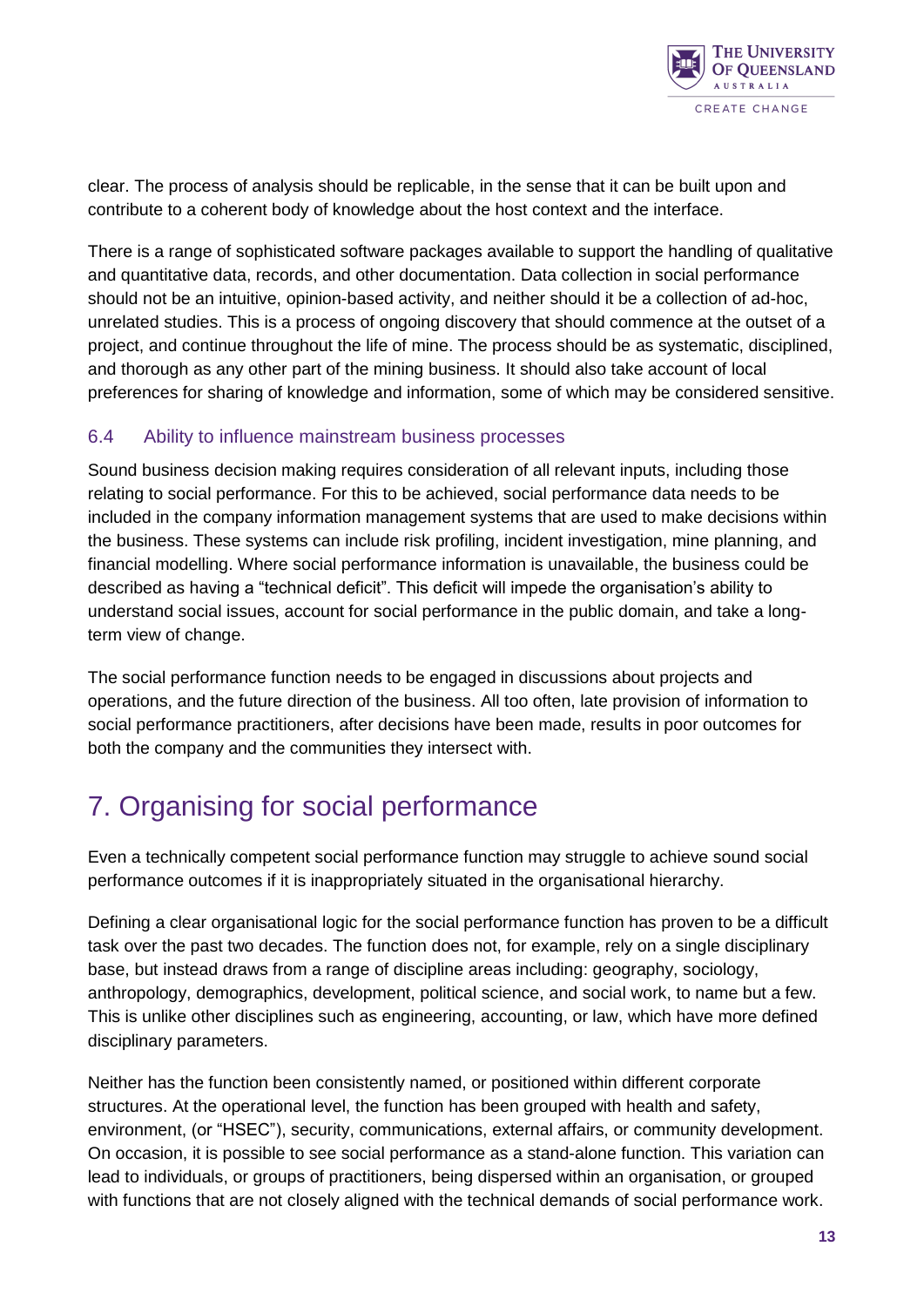

While there is no "model" structure, there are certain arrangements that are far from ideal. One such arrangement is the positioning of social performance under corporate communications, public affairs or brand management. Corporate communications and social performance both have an organisational mandate to engage with stakeholders outside the business, however, it is important to differentiate between the two areas of activity. Corporate communications, or corporate affairs, is primarily focused on promoting the reputation of the business, and protecting its interests; whereas social performance is, or should be, primarily focused on understanding how the business affects the interests of other parties, and ensuring that the business respects the rights of other parties. These are fundamentally different mandates and the combining of corporate affairs with social performance has, in most instances, resulted in companies losing touch with local stakeholders and the issues that affect them.

### <span id="page-17-0"></span>8. Concepts for refining technical capability

While the four fundamental elements for a technical capable social performance function described earlier apply generally; companies can utilise the concepts of "compatibility", "commensurability", and "contingency", to refine their individual approaches to social performance.

#### <span id="page-17-1"></span>8.1 Compatibility

As a starting point, mining companies should ensure that their social performance function is "compatible" with the key features of the organisation and the host environment. In this sense, compatibility refers to the ability of the function to work with other business units in a manner that meets social performance objectives in the context of the organisation's business strategy. An organisation's strategy, and its influence over its operating environments, is the most dominant factor that will test the social performance capability of mining companies.

#### *Operationally compatible*

The human resources department, for example, may be developing an indigenous employment strategy and seek expertise from the social performance function. A capable function would need to have access to expertise about indigenous peoples and be in a position to mobilise that expertise to complement the strategy. Likewise, companies are building innovative platforms to enable a multi-disciplinary interface on complex parts of the business, such as project design and development. When a business makes demands of the social performance function to participate in these new platforms, the capabilities provided must be a "match". If the business is considering a project in a location with customary land tenure, in a conflict-prone zone, and the operation will displace local people, then relevant expertise must be available.

#### *Ability to counter-balance*

Compatibility can involve counter-balancing inputs. Counter-balancing may be required if a mining department seeks to gain rapid land access to enable operational expansion, taking advantage of a rising commodity price. The social performance function may need to contend with the business' opportunistic tendencies and project momentum to advocate for a process that establishes an understanding of pre-expansion conditions before the project is designed and the mine plan is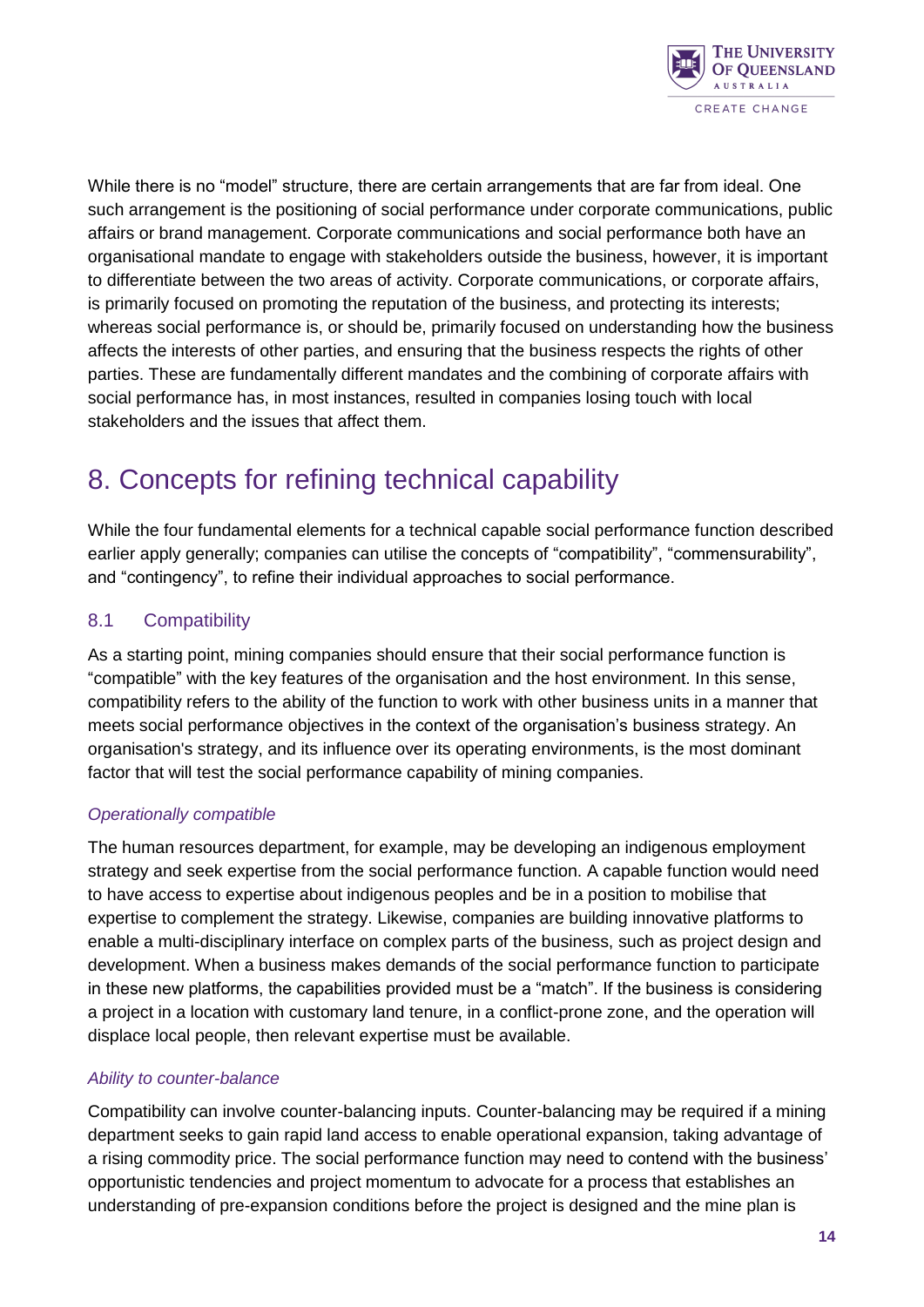

developed. In these circumstances, the company must have built a formidable function that is able to challenge strategies that may cause harm, diminish underlying value, or hinder the project in the longer term. Ideally, this counter-balancing comes in a form that is able to contribute to re-thinking mining's value proposition and future possibilities.

#### *Compatible with the external environment*

Compatibility also refers to the ability of the social performance function to engage the minecommunity interface. The type of capability sets that exist within a social performance function must be compatible with the external environment. If, for example, there is a high level of direct interaction (such as in a co-habitation situation where people share areas of the lease for ceremonial, agricultural, or other livelihood activities such as artisanal mining), then the function must have a good working knowledge of how and why these activities are interacting with mining. Similarly, functional capabilities must be compatible with the commitments that the business has made to different parties. The latter would include those conditions that may be attached to a permit, a land-use agreement, or other "promises" made on an informal basis.

#### <span id="page-18-0"></span>8.2 Commensurability

Commensurability is a measure of the level of resourcing allocated to the social performance function, relative to the scope of the social performance challenges faced. Where compatibility is about matching capabilities based on types of issues and problems, commensurability focuses on the size of a company's investment in social performance, in the context of the significance or complexity of the issues that the function will be expected to engage.

#### *Commensurate investment across the organisation*

Commensurability is especially important across the business hierarchy. Establishing an effective social performance function must involve commensurate investment at different levels of the organisation. If this is out of balance, companies may face a situation where judgements made at senior executive level by individuals without appropriate social performance awareness and skill, negatively impact on the effectiveness of site-based practitioners. Likewise, if senior leaders are capable, but projects and operations have capability gaps, then leaders will lack the evidence base needed for making defensible decisions.

#### *Commensurate with challenges at hand*

The investment in understanding, characterising and analysing the social context of a project should be commensurate with investment in other areas. While the quantum of investment may be different in dollar terms, the investment in expertise, and the degree of integration between organisational units, must be commensurate with the challenges at hand. If the company is operating in a social context where an agrarian community relies on a particular water source, and that water source may be put at risk by the project, then the company must invest in understanding that challenge from customary, livelihood, and human rights perspectives. This investment should be commensurate with the type of studies required to understand other physical aspects of the project. Too often the investment in understanding social performance aspects of a mining project is cursory in comparison with other study areas.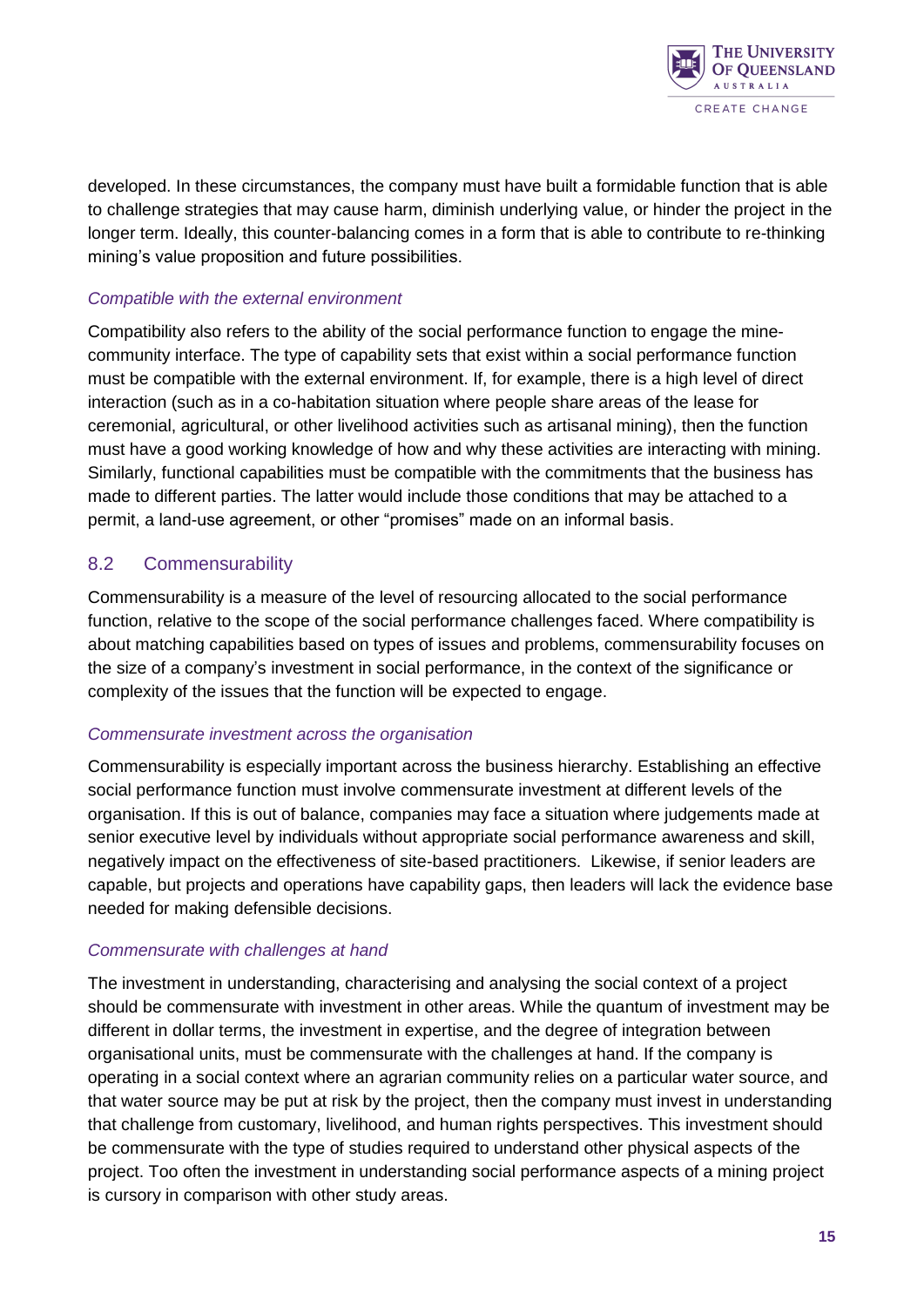

#### *Proportional to mining-induced change*

Commensurability is also a test of proportion. For instance, mining companies are investing in new mining technologies. The introduction of any new mining technology – no matter how far removed it may appear to be from the company-community interface – may have significant impacts on that interface. The automation of haulage truck and rail systems, for example, has the potential to disrupt the way mining companies engage with local communities. With reduced access to employment, training and business opportunities, automation could become contentious; or become contentious in new ways. Community groups may have been in competition with each other over a limited number of jobs, whereas automation may trigger a unified front of dissatisfaction, directed towards the mine.

It is important that the social performance function has an opportunity to consider the social change that may occur through the introduction of new technology, and any other significant changes to the business. The investment in this work must be commensurate, or directly proportionate, to the changes that may be triggered in the social domain.

#### <span id="page-19-0"></span>8.3 Contingency

Establishing the foundations for effective social performance also requires an organisation to adjust its approach to deal with contingencies such as transitions in mine life cycles, or the ongoing impact of `legacy' questions.

#### *Timing and transitions between lifecycle stages*

Each stage of the mining lifecycle introduces new events and technical demands that involve different disciplinary and functional groups from across the business. Transition points between lifecycle stages similarly require careful attention both for the teams working at site level and for the various stakeholders whose property or livelihood maybe dependant on or intertwined with a mine's development.

#### *State of company-community relations*

The state of company-community relations is another factor that will be distinct for each operating context. That relationship will itself hinge on not only how the business manages its current and future planning horizons, but also the manner in which it has accounted for and reconciled legacy issues from the past.

#### *Outstanding legacy issues*

Project legacies increase the level of complexity in the planning and implementing of mining initiatives and need to be included in early estimates to ensure that their effect on timing, cost, and future impact are identified. In the absence of capability, legacy issues cannot be identified or accounted for.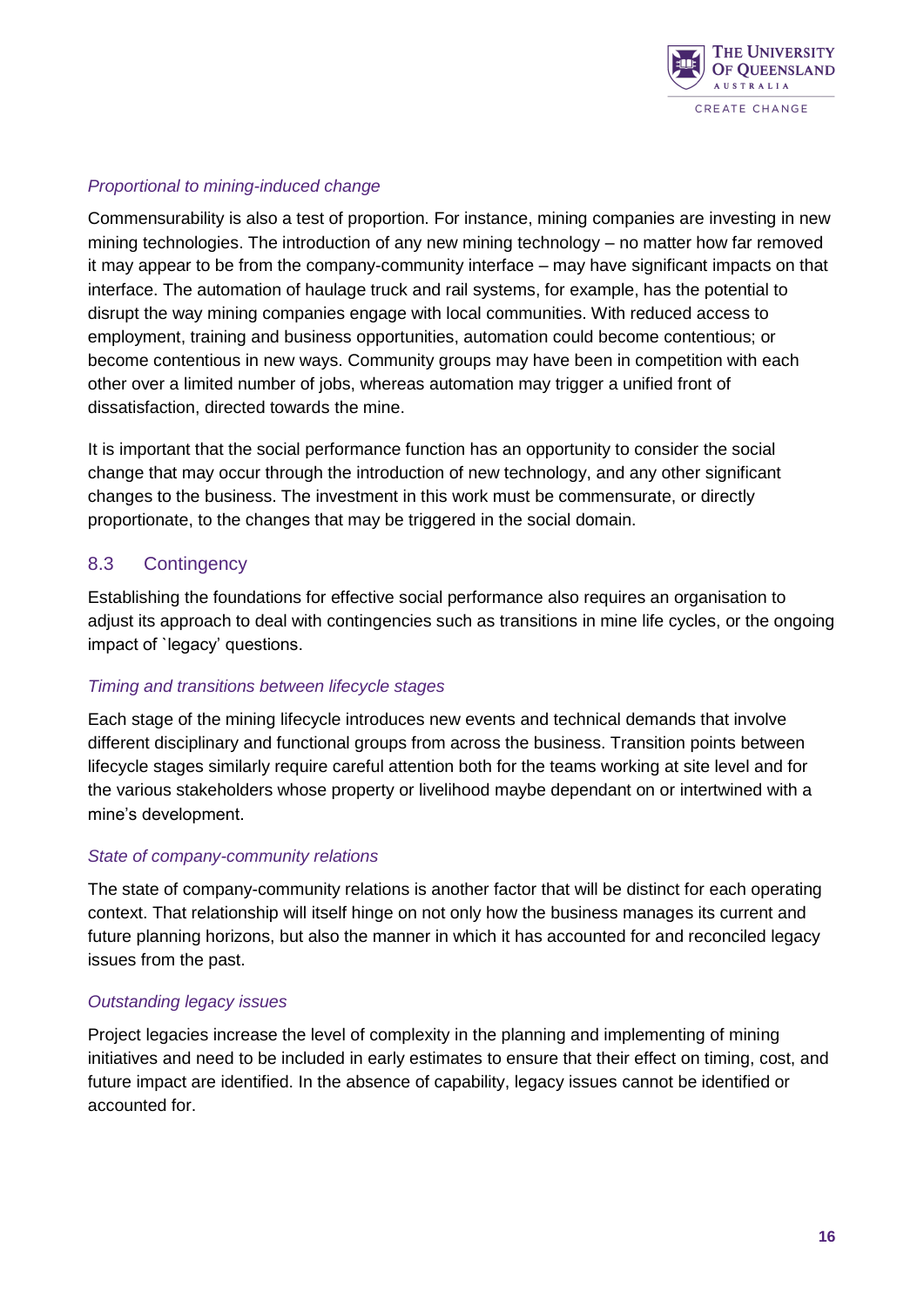

### <span id="page-20-0"></span>9. Key questions for the organisation

Organisations interested in establishing the foundations for effective social performance, building an effective social performance function, and ultimately achieving technical excellence in this field, may find questions such as those listed below helpful when considering organisational alignment.

<span id="page-20-1"></span>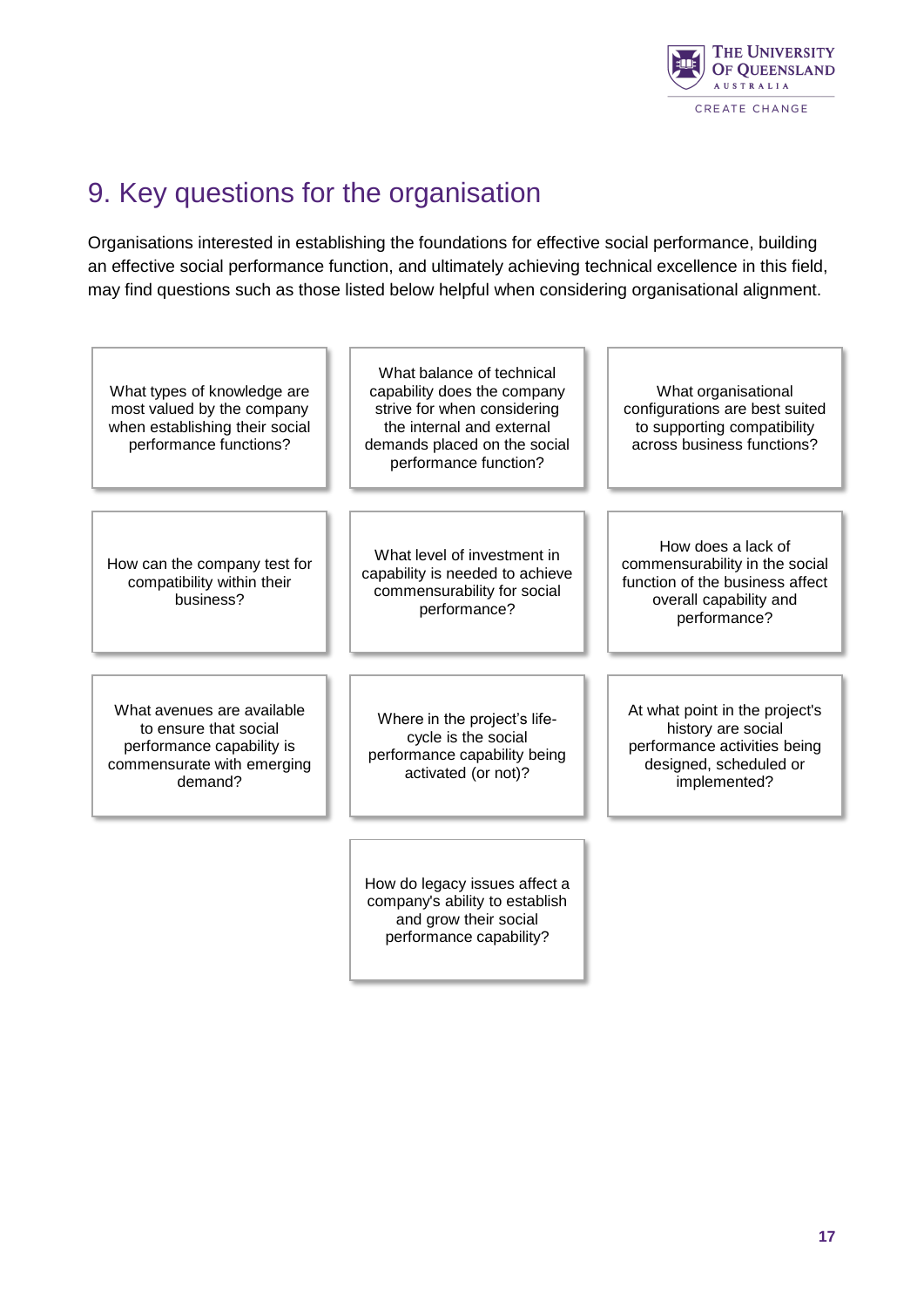

### 10. Conclusion

This paper has concentrated on providing companies with guidance as to how they can establish the foundations for effective social performance.

Social performance functions that are technically capable; appropriately situated and valued within organisations; and structured and resourced with the concepts of compatibility, commensurability and contingency in mind; have the potential not only to assist companies to meet their obligations, but also to create interfaces between companies and communities that are respectful. Keeping these concepts in mind increases the potential for creating a stable operating environment in which companies and companies can prosper.

In a context where communities, governments and civil society more generally are increasingly demanding that companies prioritise social performance, company commitment to establishing and maintaining an effective social performance function would signal that those demands are being heard.